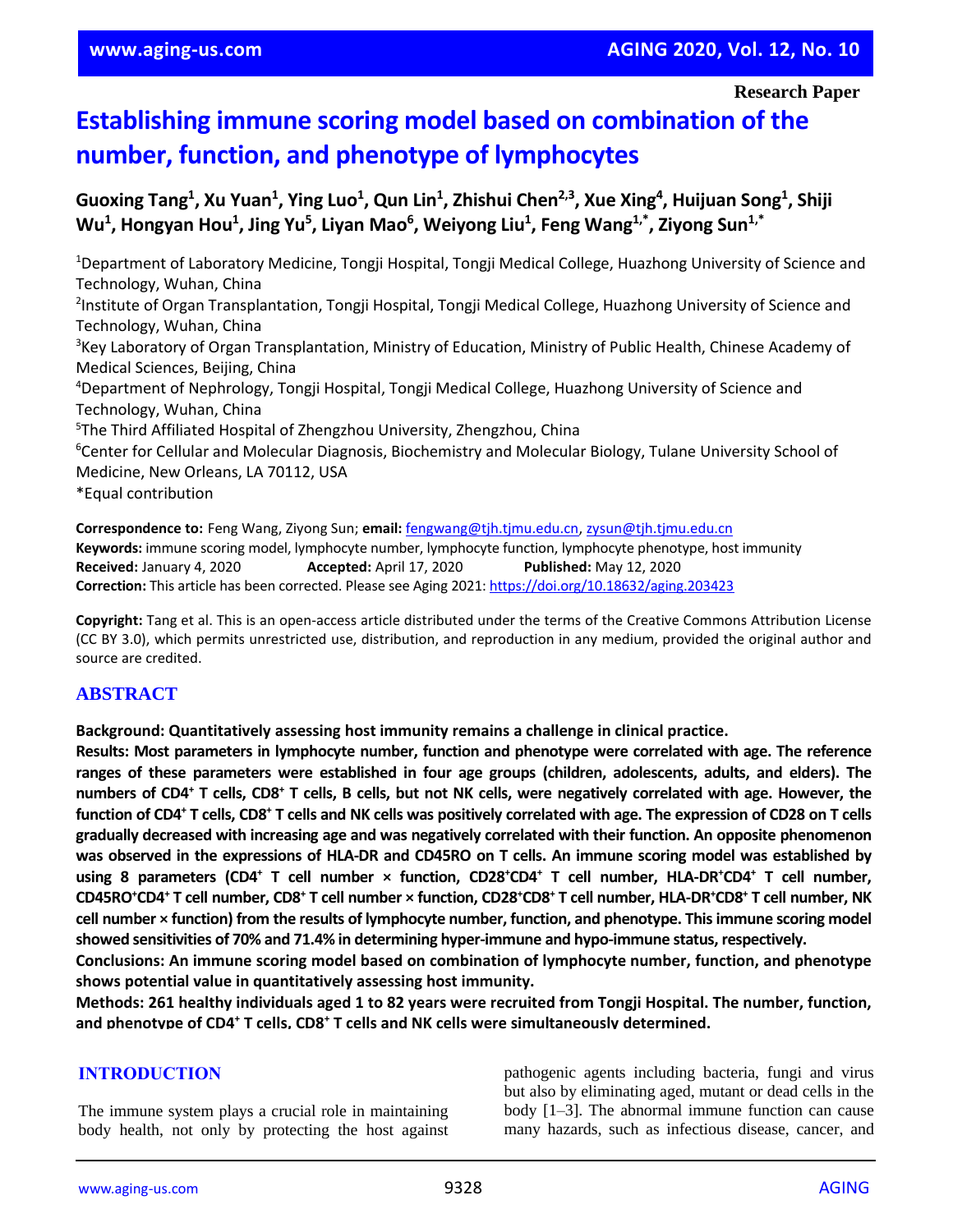autoimmune disease. Nevertheless, the most critical issue is the lack of laboratory tests that can quantitatively detect immune status. Currently, the clinicians commonly judge the immune status of hosts according to whether patients have underlying diseases such as diabetes mellitus, malignancy and chronic renal failure, and this is obviously inaccurate. Thus, the development of rapid and accurate methods for the detection and quantification of host immunity is of increasing importance in clinical practice.

Lymphocytes, which mainly consist of T cells, B cells and NK cells, are the key effector cells of immune system. Meanwhile, lymphocytes regulate immune system via activation, cytotoxicity, and secretion of cytokines. There are many methods reported to detect lymphocyte function in scientific research. [<sup>3</sup>H] thymidine incorporation and carboxyfluorescein diacetate succinimidyl ester (CFSE)-labeling assay are used to determine the proliferation of lymphocytes [4–6]. The activation markers including CD25, CD69 and HLA-DR are measured to reflect the activation of T cells and NK cells  $[7, 8]$ . Chromium  $(^{51}Cr)$ -release assay has the ability to detect the cytotoxicity of CD8<sup>+</sup> T cells and NK cells [9]. We also used CFSE/PI-labeled target cells to determine the cytotoxicity of NK cells [9, 10]. However, although these methods are widely used in previous studies, most of them are not suitable for clinical application due to radiation hazards, too complicated and time-consuming administration. The activation markers are easily detected in clinical laboratory, but they cannot represent lymphocyte function comprehensively.

Our previous study has shown that interferon-gamma (IFN- $\gamma$ ) production of CD4<sup>+</sup> and CD8<sup>+</sup> T cells and NK cells after 4 hours of phorbol-12-myristate-13-acetate/ Ionomycin (PMA/Ionomycin) stimulation was positively correlated with the activation, chemotaxis, and cytotoxicity of them, which suggests that IFN-γ producing capability can be used as a marker of lymphocyte function [11]. This method is simple, rapid, and safe and has great value in clinical application. Recently, although many studies have focused on the change of lymphocyte number, function and phenotype in healthy individuals with different age groups or in patients with different diseases, few have investigated these aspects simultaneously [11– 13]. For one thing, neither the number nor the phenotype can represent the function of lymphocytes, and for another, individuals with enhanced lymphocyte function may be in immunosuppressive state due to reduced lymphocyte number. Thus, understanding the host's immune status depends on comprehensive analysis of the number, function, and phenotype of lymphocytes.

In this study, based on our previous established PMA/ionomycin-stimulated lymphocyte function assay, we investigated the number, function, and phenotype of  $CD4^+$  T cells,  $CD8^+$  T cells and NK cells simultaneously in healthy individuals in different age and gender groups. We found that the number, function and phenotype of lymphocytes showed significant correlation with each other. We first established an immune scoring model based on combination of lymphocyte number, function and phenotype, and this model showed potential value in determining hyperimmune or hypo-immune status.

## **RESULTS**

#### **Participants' characteristics**

A total of 261 healthy individuals fulfilled the inclusion criteria were recruited for the study, including 168 (64.4%) males and 93 (35.6%) females. The median age of the healthy individuals was 34 years (range: 1-82 years). The healthy individuals were divided into four groups according to their age range: 47 (18.01%) individuals (35 males, 12 females) aged 1-5 years were classified as children; 72 (27.59%) individuals (52 males, 20 females) aged 6-18 years were classified as adolescents; 90 (34.48%) individuals (53 males, 37 females) aged 18-65 years were classified as adults; 52  $(19.92\%)$  individuals  $(28 \text{ males}, 24 \text{ females})$  aged  $>65$ years were classified as elders.

#### **The reference ranges of lymphocyte number, function and phenotype in different age and gender groups**

The analysis templates of flow cytometry for lymphocyte number, function and phenotype are shown in Figure 1A–1C, respectively. Given that all parameters in lymphocyte number, function and phenotype were correlated with age, the reference ranges of these parameters were established in four age groups (children, adolescents, adults, and elder). Four parameters were used to represent lymphocyte number: CD4<sup>+</sup> T cell number, CD8<sup>+</sup> T cell number, B cell number, and NK cell number. Three parameters were used to represent lymphocyte function: CD4<sup>+</sup> T cell function (IFN- $\gamma$ <sup>+</sup>CD4<sup>+</sup> T cells %), CD8<sup>+</sup> T cell function (IFN- $\gamma$ <sup>+</sup>CD8<sup>+</sup> T cells %), and NK cell function (IFN- $\gamma$ <sup>+</sup> NK cells %). Five parameters were used to represent lymphocyte phenotype: CD28<sup>+</sup>CD4<sup>+</sup> T cells %, HLA-DR<sup>+</sup>CD4<sup>+</sup> T cells %, CD45RO<sup>+</sup>CD4<sup>+</sup> T cells %,  $CD28^{\dagger}CD8^{\dagger}$  T cells %, and HLA-DR<sup>+</sup>CD8<sup>+</sup> T cells %. The reference ranges of these parameters in healthy individuals in different age groups are shown in Table 1. The original TBNK percentage results are shown in Supplementary Table 1. Moreover, most parameters in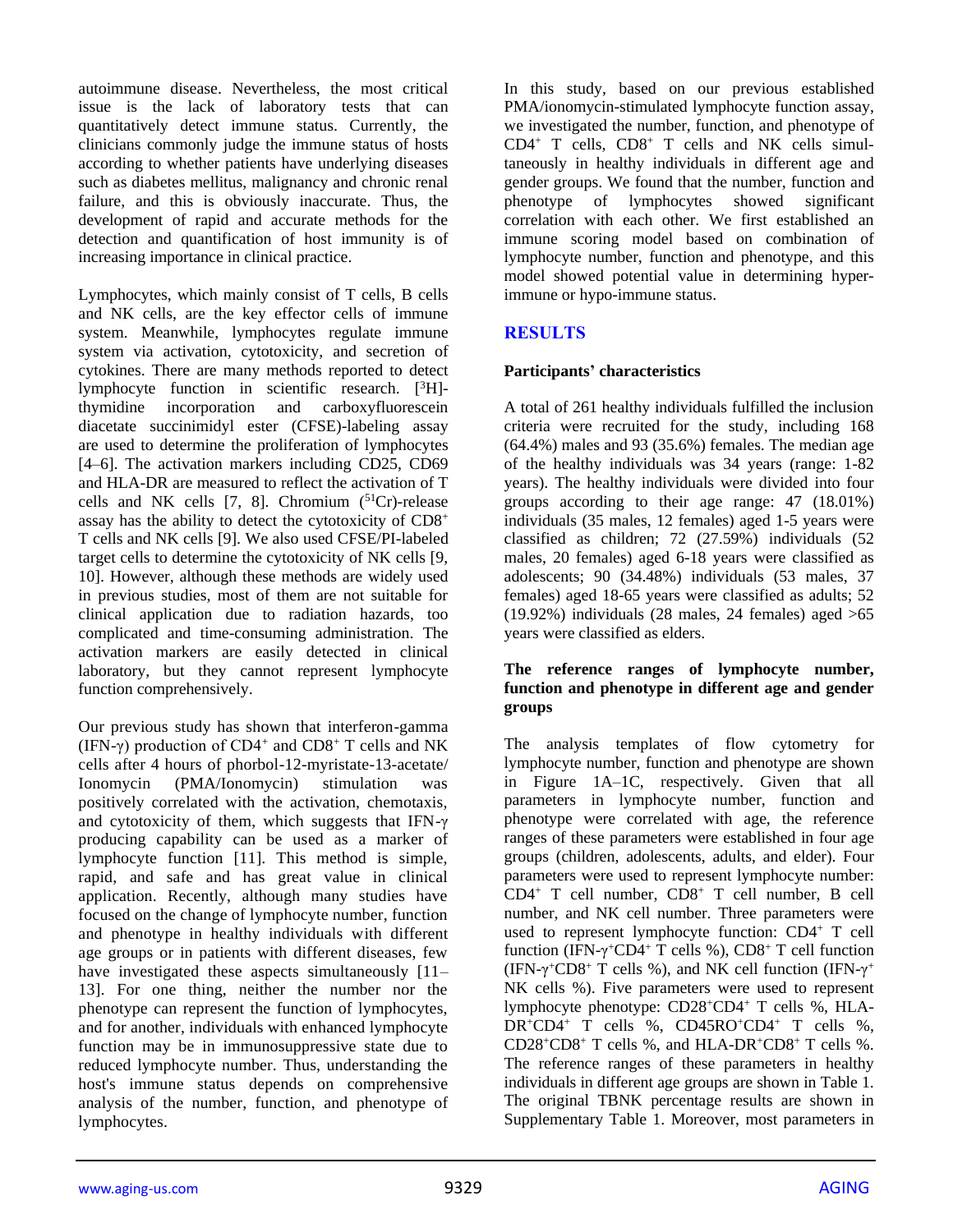lymphocyte number, function, and phenotype had no significant difference between different gender groups. The reference ranges of these parameters in different gender groups are shown in Supplementary Table 2.

Some parameters which can reflect the combination effect between lymphocyte number and function or between lymphocyte number and phenotype (CD4<sup>+</sup> T cell number  $\times$  function, CD4<sup>+</sup> T cell number  $\times$  CD28<sup>+</sup>CD4<sup>+</sup> T cells %, CD4<sup>+</sup> T cell number  $\times$  HLA-DR<sup>+</sup>CD4<sup>+</sup> T cells %, CD4<sup>+</sup> T cell number  $\times$  CD45RO<sup>+</sup>CD4<sup>+</sup> T cells %, CD8<sup>+</sup> T cell number  $\times$  function, CD8<sup>+</sup> T cell number  $\times$ CD28<sup>+</sup>CD8<sup>+</sup> T cells %, CD8<sup>+</sup> T cell number  $\times$  HLA- $DR^+CD8^+$  T cells %, NK cell number  $\times$  function) were further calculated, and the reference ranges of these calculated parameters are shown in Table 2.



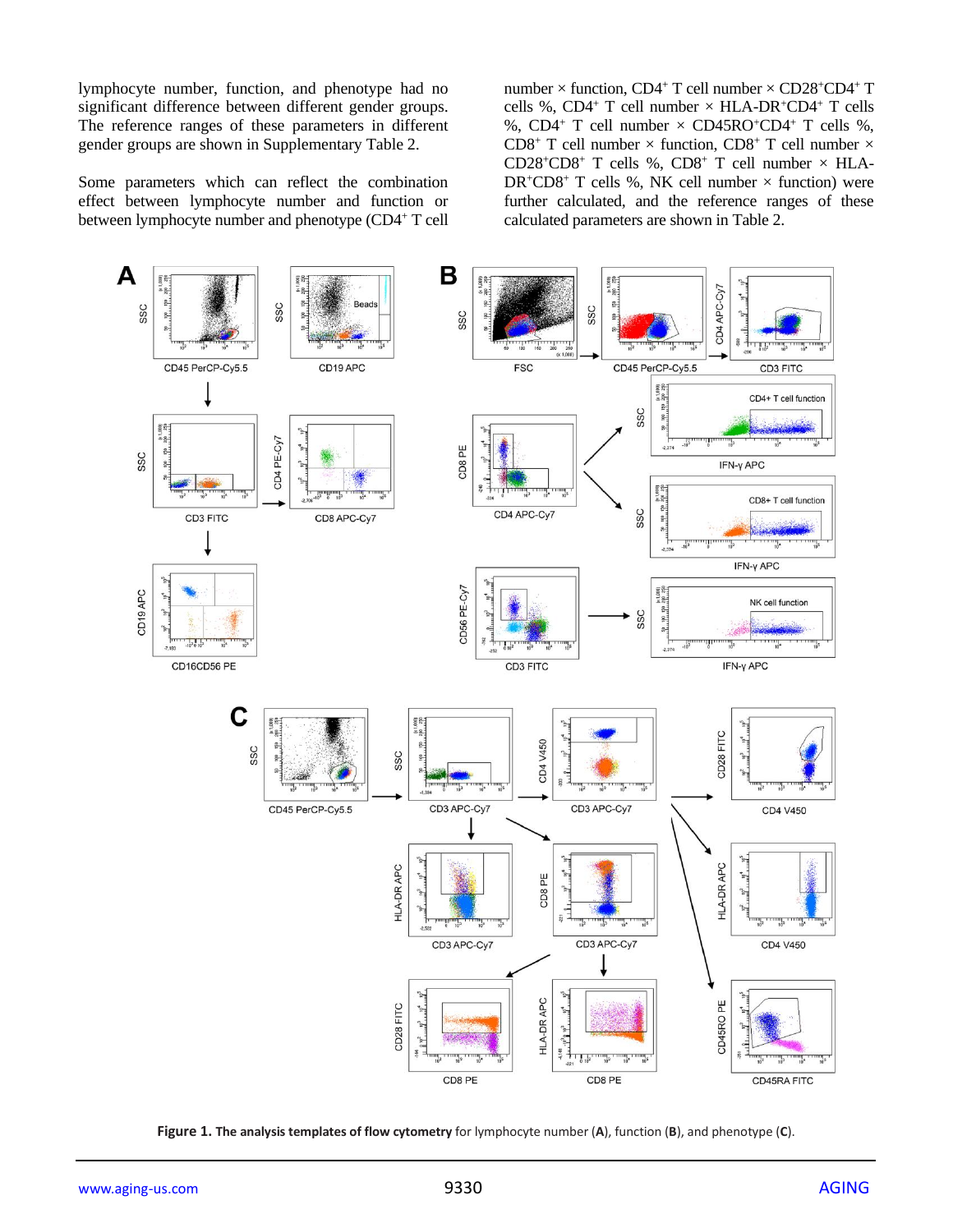| <b>Parameters</b>                                    |                               | All                                    | <b>Children</b>                        | <b>Adolescents</b>                     | <b>Adults</b>                         | <b>Elders</b>                          |         |
|------------------------------------------------------|-------------------------------|----------------------------------------|----------------------------------------|----------------------------------------|---------------------------------------|----------------------------------------|---------|
|                                                      |                               | $N = 261$                              | $N=47$                                 | $N=72$                                 | $N=90$                                | $N=52$                                 | p       |
| Age                                                  | Mean±SD<br>(Range)            | 33.68±26.63<br>$(1-82)$                | $3.81 \pm 1.04$<br>$(1-5)$             | $10.81 \pm 3.74$<br>$(6-18)$           | $46 + 13.79$<br>$(18-65)$             | 71.04±4.39<br>$(66-82)$                |         |
| Sex                                                  | Male:Female                   | 168:93                                 | 35:12                                  | 52:20                                  | 53:37                                 | 28:24                                  |         |
| <b>Number</b>                                        |                               |                                        |                                        |                                        |                                       |                                        |         |
| $CD4+$ T cell number (/ml)                           | Mean±SD<br>$(2.5\% - 97.5\%)$ | 836±355<br>$(374-1881)$                | 1260±399<br>$(635-1979)$               | $927 \pm 287$<br>$(560-1653)$          | $648 + 203$<br>$(360-1074)$           | $652 \pm 187$<br>$(367-1007)$          | < 0.001 |
| $CD8+T$ cell number (/ml)                            | Mean±SD<br>$(2.5\% - 97.5\%)$ | 576±310<br>$(154-1459)$                | 880±343<br>$(426-1553)$                | 728±262<br>$(397-1382)$                | 424±171<br>$(180 - 847)$              | 355±154<br>$(116-681)$                 | < 0.001 |
| B cell number $(\text{/ml})$                         | Mean±SD<br>$(2.5\% - 97.5\%)$ | $358 + 252$<br>$(73-1006)$             | $695 \pm 251$<br>$(251-1240)$          | $457 + 173$<br>$(218-905)$             | $184 + 81$<br>$(53-352)$              | $216 \pm 140$<br>$(67-537)$            | < 0.001 |
| $NK$ cell number $(\text{/ml})$                      | Mean±SD<br>$(2.5\% - 97.5\%)$ | 383±219<br>$(103-920)$                 | 381±243<br>$(89-905)$                  | 345±228<br>$(86-934)$                  | $364 \pm 165$<br>$(154-732)$          | 473±239<br>$(125-1000)$                | < 0.05  |
| <b>Function</b>                                      |                               |                                        |                                        |                                        |                                       |                                        |         |
| IFN-g <sup>+</sup> CD4 <sup>+</sup> T cells $(\% )$  | Mean±SD<br>$(2.5\% - 97.5\%)$ | $17.84 \pm 8.85$<br>$(6.62 - 36.81)$   | $10.23 \pm 4.16$<br>$(4.08-17.17)$     | $12.28 \pm 4.86$<br>$(5.43 - 20.35)$   | $23.72 \pm 8.12$<br>$(12.34 - 40.53)$ | $22.26 \pm 7.52$<br>$(8.83 - 34.43)$   | < 0.001 |
| IFN-g <sup>+</sup> CD8 <sup>+</sup> T cells (%)      | Mean±SD<br>$(2.5\% - 97.5\%)$ | $46.25 \pm 22.43$<br>$(13.59 - 87.72)$ | 26.89±10.77<br>$(8.95 - 46.18)$        | $29.13 \pm 10.83$<br>$(13.63 - 56.57)$ | 56.08±17.92<br>$(22.76 - 87.38)$      | 70.46±14.33<br>$(42.84 - 92.36)$       | < 0.001 |
| IFN-g <sup>+</sup> NK cells (%)                      | Mean±SD<br>$(2.5\% - 97.5\%)$ | 72.68±12.65<br>$(43.88 - 90.94)$       | $67.28 \pm 14.57$<br>$(40.76 - 85.99)$ | $67.77 \pm 13.16$<br>$(39.70 - 87.66)$ | 77.29±9.95<br>$(57.73-91.48)$         | $76.37 + 9.52$<br>$(59.79-90.61)$      | < 0.001 |
| Phenotype                                            |                               |                                        |                                        |                                        |                                       |                                        |         |
| $CD28+CD4+T$ cells $(\%)$                            | Mean±SD<br>$(2.5\% - 97.5\%)$ | $94.95 \pm 7.03$<br>$(73.33 - 99.97)$  | 98.17±4.03<br>$(89.50 - 99.98)$        | $97.92 \pm 2.72$<br>$(88.95 - 99.95)$  | $92.81 \pm 7.6$<br>$(71.81 - 99.88)$  | $91.61 \pm 9.10$<br>$(66.26-99.83)$    | < 0.001 |
| HLA-DR <sup>+</sup> CD4 <sup>+</sup> T cells $(\% )$ | Mean±SD<br>$(2.5\% - 97.5\%)$ | $14.33 \pm 7.45$<br>$(5.42 - 32.78)$   | $9.68{\pm}4.79$<br>$(5.29 - 24.40)$    | $10.64 \pm 4.15$<br>$(5.11-19.71)$     | $16.23 \pm 7.02$<br>$(5.97 - 34.34)$  | $20.35 \pm 8.25$<br>$(9.07 - 40.22)$   | < 0.001 |
| $CD45RO+CD4+T$ cells $(\%)$                          | Mean±SD<br>$(2.5\% - 97.5\%)$ | $50.89 \pm 18.88$<br>$(20.58 - 88.47)$ | $28.77 \pm 7.71$<br>$(13.63 - 43.39)$  | $40.37 + 9.88$<br>$(22.48 - 58.08)$    | $61.09 \pm 14$<br>$(36.21 - 88.06)$   | $67.82{\pm}14.07$<br>$(37.46 - 93.85)$ | < 0.001 |
| $CD28+CD8+T$ cells $(\%)$                            | Mean±SD<br>$(2.5\% - 97.5\%)$ | $62.06 \pm 17.3$<br>$(26.41 - 88.91)$  | 71.58±12.49<br>$(52.47 - 91.71)$       | 71.39±12.36<br>$(45.28 - 88.65)$       | $58 + 15.87$<br>$(26.72 - 84.13)$     | $47.57 \pm 16.5$<br>$(20.60 - 82.40)$  | < 0.001 |
| HLA-DR <sup>+</sup> CD8 <sup>+</sup> T cells $(\%)$  | Mean±SD<br>$(2.5\% - 97.5\%)$ | 34.93±17.12<br>$(9.97 - 71.53)$        | 23.26±11.82<br>$(7.42 - 47.14)$        | $25.13 \pm 10.45$<br>$(9.98 - 46.31)$  | 39.09±15.71<br>$(14.96 - 72.95)$      | $51.83 \pm 13.98$<br>$(22.97 - 74.98)$ | < 0.001 |

#### **Table 1. Reference ranges of lymphocyte number, function, and phenotype in different age groups.**

SD: standard deviation. *P* means association between different parameters and age in all participants by using Spearman's rank correlation test.

#### **Correlation analysis between different lymphocyte parameters and age**

For lymphocyte number, the absolute numbers of total T cells, CD4<sup>+</sup> T cells, CD8<sup>+</sup> T cells and B cells were all negatively correlated with age. In contrast, both the percentage and absolute number of NK cells were positively correlated with age (Figure 2A). For lymphocyte function, the function of  $CD4^+$  and  $CD8^+$  T cells was low after birth, but increased with increasing age. Therefore, the function of both  $CD4^+$  and  $CD8^+$  T cells was positively correlated with age. The function of NK cells was also positively correlated with age. Differently, the function of NK cells was maintained at a high level after birth, and then slowly increased with increasing age (Figure 2B). For lymphocyte phenotype, the expression of naive marker CD28 on both  $CD4^+$  and  $CD8^+$  T cells was negatively correlated with age. In contrast, the expression of activated marker HLA-DR on them was positively correlated with age. The expression of memory marker CD45RO on CD4<sup>+</sup> T cells was also positively correlated with age (Figure 2C).

#### **Correlation analysis among lymphocyte number, function and phenotype**

The numbers of  $CD4^+$  and  $CD8^+$  T cells were negatively correlated with the function of them. In contrast, NK cell number was slightly positively correlated with its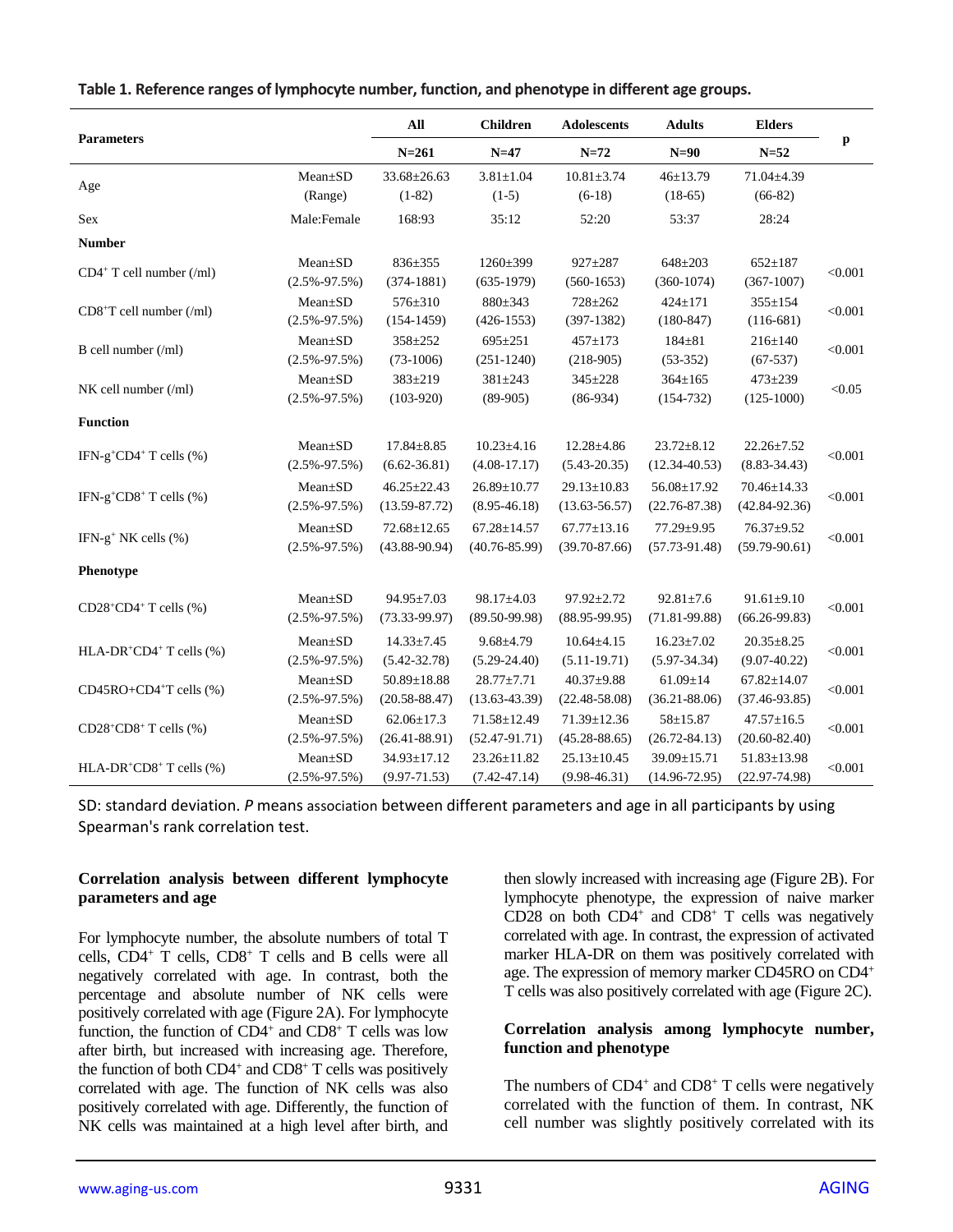| <b>Parameters</b>                        |                    | All             | <b>Children</b> | <b>Adolescents</b> | <b>Adults</b> | <b>Elders</b>  |         |  |
|------------------------------------------|--------------------|-----------------|-----------------|--------------------|---------------|----------------|---------|--|
|                                          |                    | $N = 261$       | $N=47$          |                    | $N=90$        | $N=52$         | p       |  |
|                                          | $Mean+SD$          | $33.68 + 26.63$ | $3.81 + 1.04$   | $10.81 + 3.74$     | $46+13.79$    | $71.04 + 4.39$ |         |  |
| Age                                      | (Range)            | $(1-82)$        | $(1-5)$         | $(6-18)$           | $(18-65)$     | $(66-82)$      |         |  |
| $CD4^+$ T cell number $\times$ function  | $Mean+SD$          | $134 + 66$      | $125 + 58$      | $108+40$           | $153 + 75$    | $147 + 73$     |         |  |
| (Mml)                                    | $(2.5\% - 97.5\%)$ | $(56-293)$      | $(57-225)$      | $(57-209)$         | $(61-328)$    | $(44-311)$     | < 0.001 |  |
| $CD8^+$ T cell number $\times$ function  | $Mean \pm SD$      | $237+139$       | $240 \pm 143$   | $212+126$          | $242 \pm 143$ | $259 + 74$     |         |  |
| (Mml)                                    | $(2.5\% - 97.5\%)$ | $(72 - 567)$    | $(65-565)$      | $(86-489)$         | $(79-564)$    | $(67-553)$     | < 0.05  |  |
|                                          | $Mean+SD$          | $283 \pm 175$   | $254 \pm 157$   | $241 \pm 184$      | $286 \pm 142$ | $216 \pm 125$  | < 0.001 |  |
| NK cell number $\times$ function (/ml)   | $(2.5\% - 97.5\%)$ | $(49-736)$      | $(37-585)$      | $(44-780)$         | $(90-674)$    | $(80-832)$     |         |  |
| $CD4^+$ T cell number $\times$           | $Mean \pm SD$      | $798 \pm 359$   | $1236 \pm 392$  | $909 \pm 288$      | $600 \pm 190$ | $594+173$      |         |  |
| $CD28^{\circ}CD4^{\circ}T$ cells % (/ml) | $(2.5\% - 97.5\%)$ | $(333-1844)$    | $(631-1925)$    | $(536-1638)$       | $(318-1001)$  | $(320-894)$    | < 0.001 |  |
| $CD4^+$ T cell number $\times$ HLA-      | $Mean+SD$          | $110+60$        | $121 + 70$      | $95 + 37$          | $103 + 52$    | $135+78$       | < 0.01  |  |
| $DR^+CD4^+$ T cells % (/ml)              | $(2.5\% - 97.5\%)$ | $(36-257)$      | $(43-299)$      | $(44-176)$         | $(35-232)$    | $(47-339)$     |         |  |
| $CD4^+$ T cell number $\times$           | $Mean+SD$          | $385+140$       | $347 \pm 109$   | $358 + 94$         | $393 \pm 153$ | $444+168$      | < 0.001 |  |
| $CD45RO+CD4+ T cells % (/ml)$            | $(2.5\% - 97.5\%)$ | $(192-709)$     | $(220-557)$     | $(225-570)$        | $(165 - 735)$ | $(219-748)$    |         |  |
| $CD8^+$ T cell number $\times$           | $Mean+SD$          | $364 + 232$     | $618 + 233$     | $508+174$          | $236 \pm 98$  | $134 + 50$     | < 0.001 |  |
| $CD28+CD8+T$ cells % (/ml)               | $(2.5\% - 97.5\%)$ | $(82-949)$      | $(243-1011)$    | $(262 - 950)$      | $(104-435)$   | $(57-286)$     |         |  |
| $CD8^+$ T cell number $\times$ HLA-      | $Mean+SD$          | $187+129$       | $221 + 183$     | $185 \pm 113$      | $169 \pm 110$ | $132 + 48$     | >0.05   |  |
| $DR^+CD8^+$ T cells % (/ml)              | $(2.5\% - 97.5\%)$ | $(41-547)$      | $(38-565)$      | $(67-452)$         | $(39-478)$    | (46-436)       |         |  |

SD: standard deviation. *P* means association between different parameters and age in all participants by using Spearman's rank correlation test.

function (Figure 3A). The expression of CD28 on CD4<sup>+</sup> T cells was positively correlated with the number of CD4<sup>+</sup> T cells. Contrastingly, the expression of both HLA-DR and CD45RO on CD4<sup>+</sup> T cells was negatively correlated with CD4<sup>+</sup> T cell number. HLA-DR expression on  $CD8<sup>+</sup>$  T cells was also negatively correlated with their number (Figure 3B). Furthermore, CD28 expression on CD4<sup>+</sup> and CD8<sup>+</sup> T cells was negatively correlated with HLA-DR expression on them. CD28 expression on CD4<sup>+</sup> T cells was also negatively correlated with their CD45RO expression. On the other hand, CD28 expression on both CD4<sup>+</sup> and CD8<sup>+</sup> T cells was negatively correlated with their function. On the contrary, HLA-DR and CD45RO expression on CD4<sup>+</sup> and CD8<sup>+</sup> T cells was positively correlated with their function (Figure 3C).

#### **Establishment of immune scoring model based on combination of the number, function and phenotype of lymphocytes**

To quantitatively evaluate host immunity, an immune scoring model based on combination of lymphocyte number, function and phenotype was established as described in method section. Twenty and twenty-one samples of peripheral blood were collected from hyperimmune and hypoimmune patients, respectively. The demographic and clinical characteristics of these

patients are shown in Supplementary Table 3. To match the patients with respect to age and sex, a total of 118 healthy individuals aged 23–76 years were selected. Half of them were finally selected by using the random under-sampling method. The mean score of the immune scoring model in these 59 healthy individuals is 0. In hyperimmune group, the score of the model ranged from -1 to 7, and the mean score was 2.15 (score  $0, n = 3$ ; score = 0, n = 3; score  $> 0, n =$ 14). In hypoimmune group, the score of the model ranged from -14 to 1, the mean score was -5.19 (score  $0$ , n = 15; score = 0, n=5; score > 0, n = 1). If using  $score > 0$  as cutoff value, the immune scoring model showed a sensitivity of 70% and a specificity of 100% in determining hyperimmune status. If using score  $< 0$ as cutoff value, the immune scoring model showed a sensitivity of 71.4% and a specificity of 100% in determining hypoimmune status. The score distribution of the participants in different immune status is shown in Figure 4.

## **DISCUSSION**

The immune system plays a crucial role in maintaining health. However, how to quantitatively assess host immunity is still a challenge in clinical practice. Clinicians commonly use clinical information combined with a few laboratory tests such as peripheral white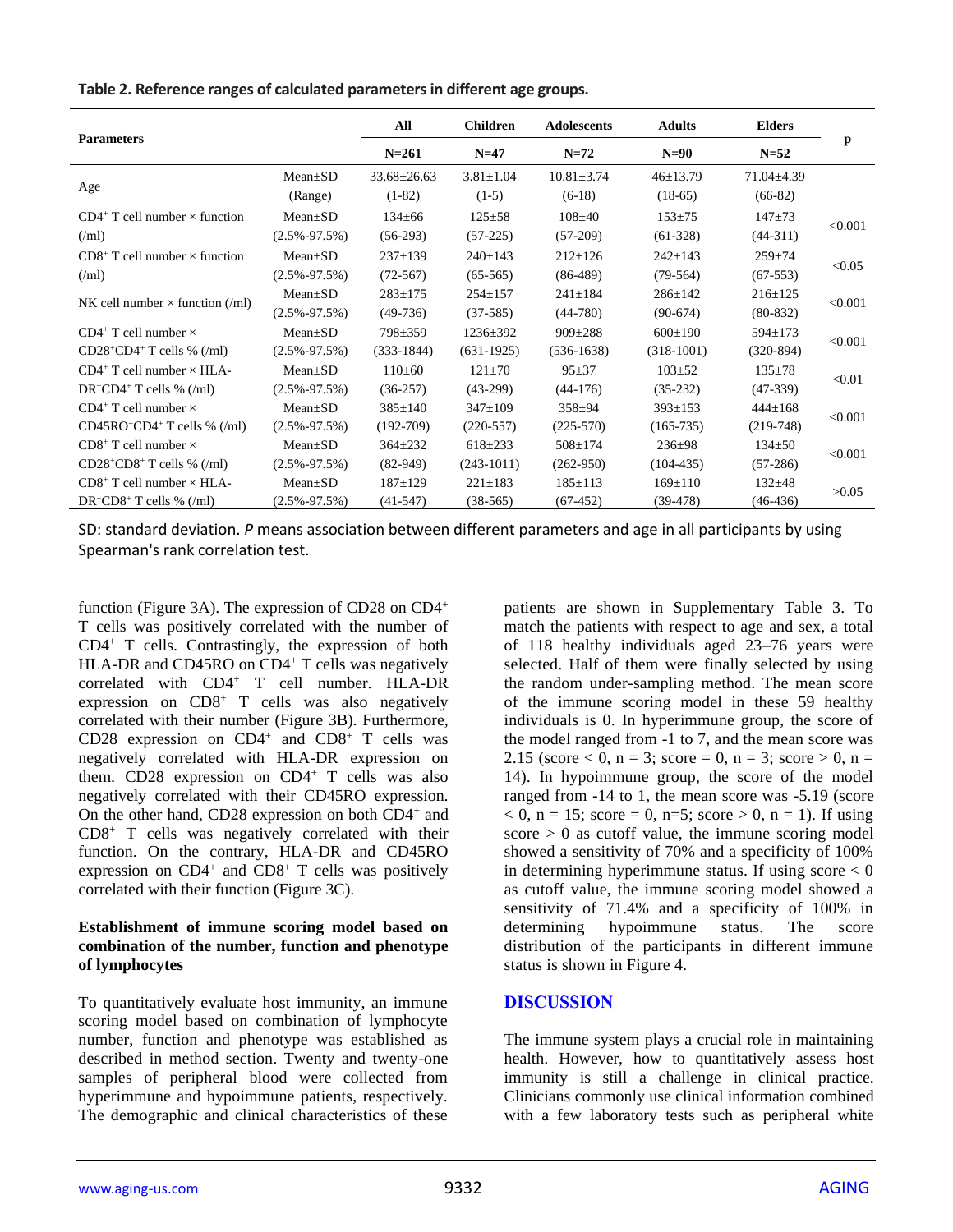blood cell count and TBNK lymphocyte count to determine host immunity, which is obviously inaccurate as lymphocyte number cannot represent lymphocyte function. Based on our previously established PMA/ionomycin-stimulated lymphocyte function assay, we simultaneously assessed the number, function and phenotype of lymphocytes in this study. A further established immune scoring model based on combination of these indicators showed good performance in quantitatively determining host immunity.

In accordance with previous studies, our results demonstrated that the number of both T cells (including CD4<sup>+</sup> and CD8<sup>+</sup> T cells) and B cells gradually decreased with increasing age [12, 13]. Previous studies have also shown that the diversity of B cell phenotype is decreased in elderly people, which results in decreased protective effect of vaccination in them compared with young people [12, 14–16]. These data suggest that the number of adaptive immune cells gradually decreases during life. Furthermore, NK cells are one of the key components of the innate immune system. Contrastingly, however, the number of NK cells slowly increases with increasing age. This is different from previous studies showing that NK cell count maintains stable level in elderly individuals [11, 12]. One of the possible reasons is that participants in a continuous age range between 1 and 82 years were used to describe age-related change in this study, whereas previous studies only included a limited age group to determine the number of NK cells. Our data suggest that agerelated changes between the number of adaptive and innate immune cells are different.



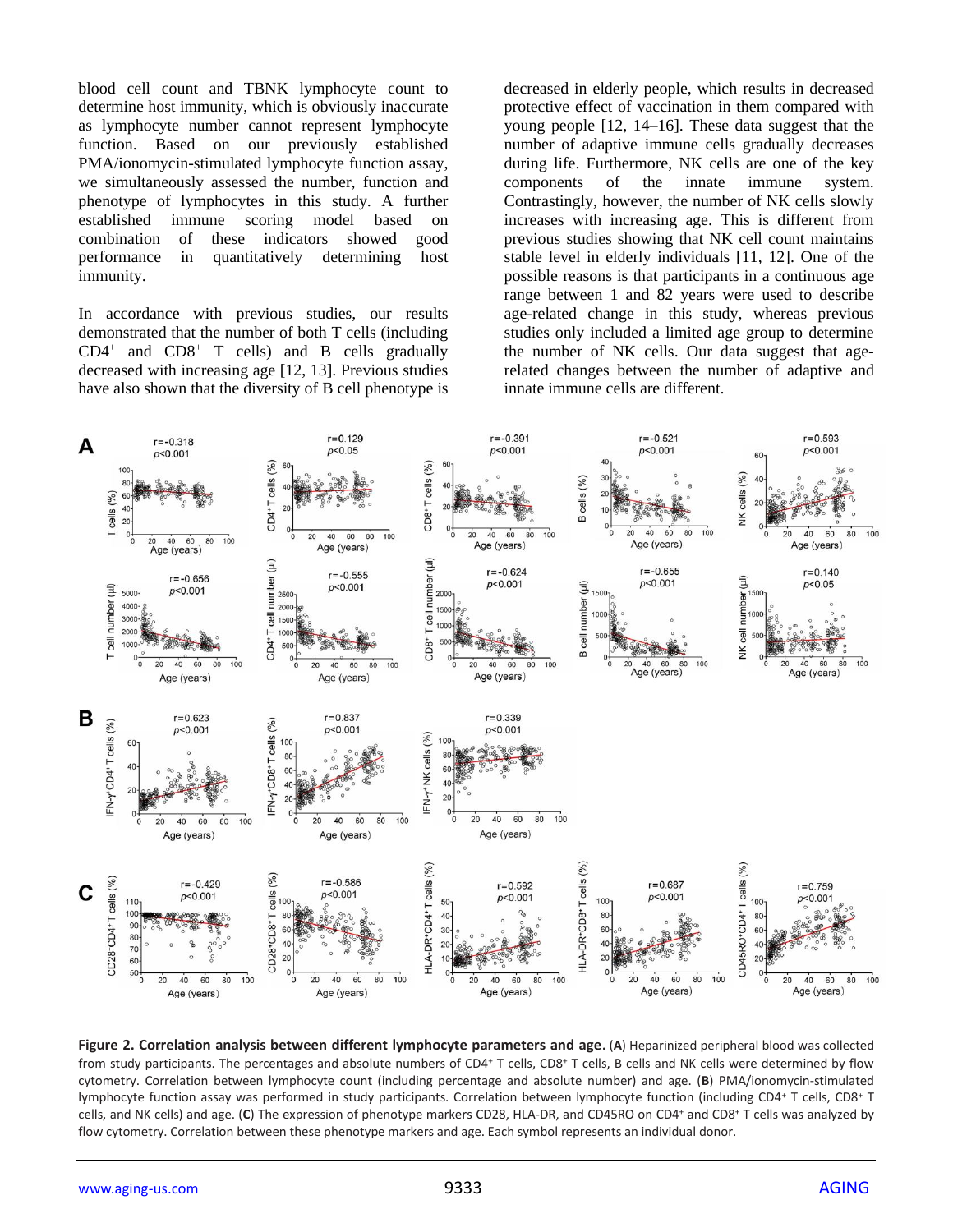Rare studies have determined the relationship between lymphocyte function and age. The most probable cause is that current methods, such as CFSE proliferation assay and CD107a degranulation assay, are complicated and time-consuming and not suitable for clinical application [5, 17–19]. Based on our previously established PMA/ionomycin-stimulated lymphocyte function assay, we found a robust positive correlation between T cell function and age [11]. We proposed that the increase of function in CD4<sup>+</sup> and CD8<sup>+</sup> T cells with increasing age is to maintain certain degree of immune function, as the numbers of  $CD4^+$  and  $CD8^+$  T cells have been declining during life. Interestingly, the function of NK cells was maintained at a high level after birth and slowly increased with increasing age. These data suggest that innate immunity is more important for children and elders, because the function of adaptive immune cells is immature in children and the number of them is insufficient in elders. These data are consistent with previous findings indicating that NK cells play an important role in the immunity of elders and may be interpreted as a factor of longevity [20–23].



**Figure 3. Correlation analysis among lymphocyte number, function and phenotype.** (**A**) Correlation between lymphocyte function (including CD4<sup>+</sup> T cells, CD8<sup>+</sup> T cells, and NK cells) and lymphocyte number. (**B**) Correlation between lymphocyte phenotype (including the expression of CD28, HLA-DR, and CD45RO on CD4<sup>+</sup> T cells or CD8<sup>+</sup> T cells) and lymphocyte number. (**C**) Correlation among different lymphocyte phenotype markers (CD28, HLA-DR, and CD45RO), or correlation between lymphocyte function (including CD4<sup>+</sup> and CD8<sup>+</sup> T cells) and lymphocyte phenotype. Each symbol represents an individual donor.



**Figure 4. The score distribution of the immune scoring model (based on combination of lymphocyte number, function, and phenotype) in patients with hyperimmune and hypoimmune status.**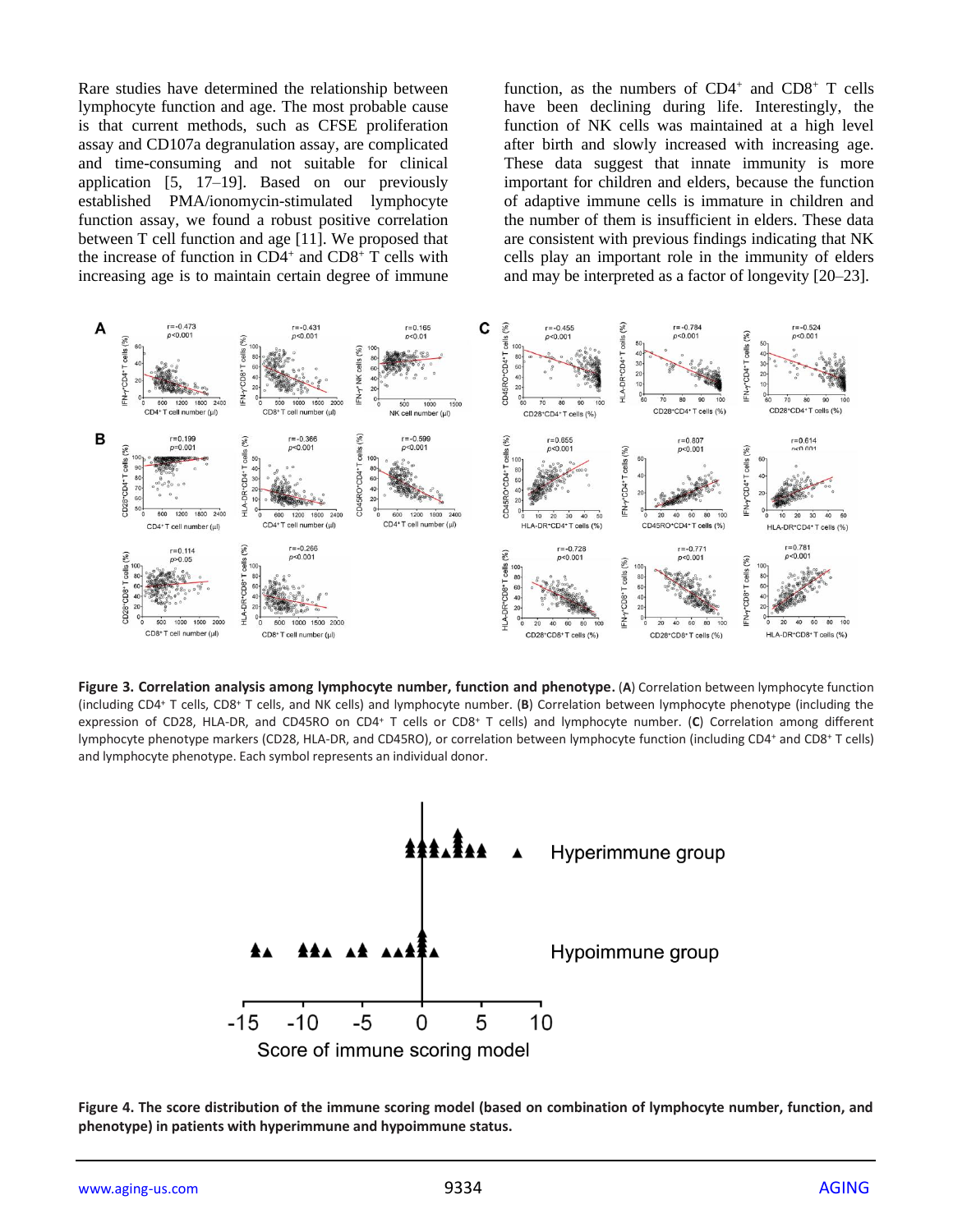Many surface molecules are selectively expressed on different lymphocyte subsets and are described as lymphocyte phenotype. We chose several classical phenotype markers of lymphocytes including CD28 (naive marker), CD45RA (naive marker), HLA-DR (activated marker) and CD45RO (memory marker) to reflect host immunity. These phenotype markers are correlated with lymphocyte function and are known to play an important role in many diseases such as infection, tumor, and autoimmune disease [24–27]. As expected, our data demonstrated that the expression of CD28 on T cells gradually decreased with increasing age and was negatively correlated with their function. An opposite phenomenon was observed in the expressions of HLA-DR and CD45RO on T cells. These data suggest that the potential of immunity in elders is reduced and that a high expression of CD28 can be used to predict longevity, which is in accordance with previous studies [28, 29]. Since CD45RA and CD45RO are different CD45 isoforms expressed on T cells, we did not analyze the results of CD45RA in case of repetition.

Both the number and function of lymphocytes are critical to maintain normal immunity. Either the decreased lymphocyte number or the impaired lymphocyte function can lead to immunodeficiency. Thus, the assessment of immunity depends on the combination of lymphocyte number and function. Nevertheless, rare studies have established immune scoring model to assess immunity based on combination of these two aspects. Since different lymphocyte phenotypes are also correlated with different lymphocyte function, we first established an immune scoring model based on combination of the number, function and phenotype of lymphocytes to comprehensively assess host immunity. The imbalance of immunity leads to many immune-related diseases, such as autoimmune disease (hyperimmune status) [30] and opportunistic infection (hypoimmune status) [31–36]. The validation data from patients with different immune status showed that the model had high sensitivities in the determination of both hyperimmune and hypoimmune status. An immune scoring model based on combination of lymphocyte number and function was also established. The model had a lower sensitivity than above model (Supplementary Figure 1)

Our study proposes a quantitative model for the evaluation of host immunity by combining the number, function and phenotype of lymphocytes. Previous studies have also incorporated relevant factors of immune system for differential diagnosis of diseases [37–39]. Castelblanco et al used a model by combination of adiponectin, soluble tumor necrosis

factor-α receptor 2, interleukin-6, hs-CRP and leukocyte number to differentiate among different types of diabetes [37]. Qiu et al used neutrophil–lymphocyte ratio (NLR) to evaluate triple-negative breast cancer. Patients with NLR lower than 2.85 exhibited significantly higher overall survival and disease-free survival than those with higher NLR [38]. Qiu et al compared the differences in lymphocyte subsets between cancer patients and healthy people [39]. Although many studies compared the number and phenotype of lymphocytes in patients with different diseases, rare studies further established a model.

The immune scoring model established in the present study can assist in the diagnosis and prognosis of various diseases. We speculated that the model can be also used to monitor the effect of treatment in immunerelated diseases. For example, the model can be used to comprehensively evaluate the host's immune status and determine the optimal dosage of immunosuppressant in patients after transplantation. This model can also assist clinicians to determine the causes of disease and choose the right treatment in patients with infectious diseases.

Taken together, we put forward that an immune scoring model based on combination of lymphocyte number, function and phenotype has potential value in the assessment of host immunity.

## **MATERIALS AND METHODS**

## **Subjects**

This study was carried out from May 2018 to June 2019 at Tongji Hospital (the largest hospital in central China). A total of 261 healthy individuals (168 males, 93 females) aged 1-82 years were recruited. These subjects were determined by clinical interview and physical examination to be free of illness. Exclusion criteria were as follows: pregnancy, atherosclerosis and vascular disease, cardiopathy, chronic nephropathy, hepatobiliary disease, allergic disease, autoimmune disease, hematological disease, myopathy, burns and muscle trauma, positive for HIV, HBV, HCV, CMV, and syphilis antibodies. Another two groups of patients with hyper-immune and hypo-immune status were also recruited. Patients with autoimmune diseases were defined according to the criteria of the American College of Rheumatology and were classified as hyperimmune group. Patients infected with opportunistic pathogens including aspergillus, pneumocystis carinii and cryptococcus neoformans were classified as hypoimmune group. This study was approved by the ethical committee of Tongji Hospital, Tongji Medical College, Huazhong University of Science and Technology, China.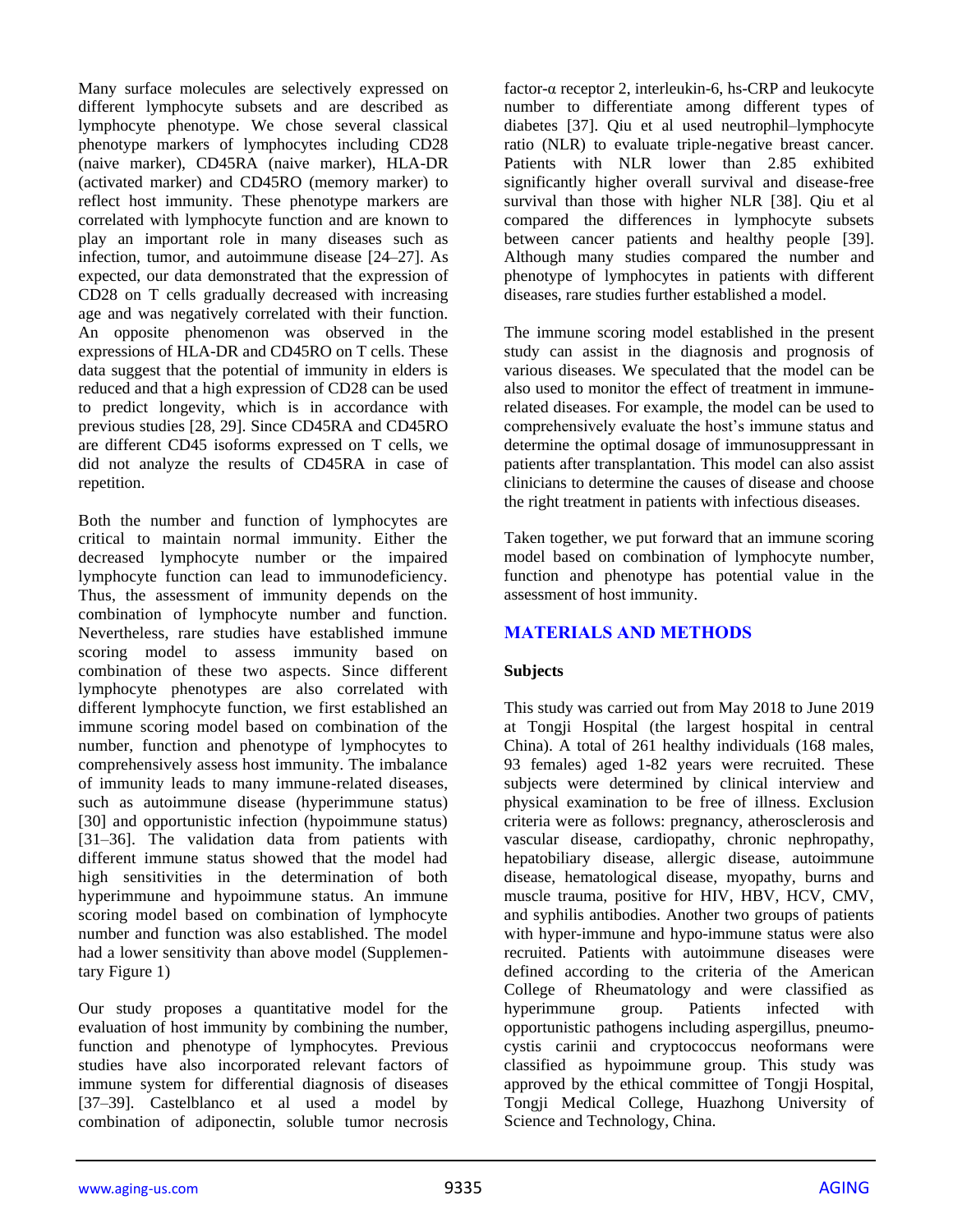### **Lymphocyte count**

Heparinized peripheral blood was collected from study participants. The percentages and absolute numbers of CD4<sup>+</sup> T cells, CD8<sup>+</sup> T cells, B cells and NK cells were determined by using TruCOUNT tubes and BD Multitest 6-color TBNK Reagent Kit (BD Biosciences) according to the manufacturer's instructions. In brief, 50 µl of whole blood was labeled with 6-color TBNK antibody cocktail for 15 min in room temperature. After adding 450 µl of FACS Lysing Solution, samples were analyzed with FACSCanto flow cytometer using FACSCanto clinical software (BD Biosciences). Cells with CD45 high expression and with low side scatter were gated as lymphocytes. TruCOUNT beads were gated based on side scatter and fluorescence intensity. CD3<sup>+</sup> cells in lymphocyte gate were defined as total T cells. CD4<sup>+</sup>CD8- and CD8<sup>+</sup>CD4- cells in CD3<sup>+</sup> cells were defined as  $CD4^+$  T cells and  $CD8^+$  T cells, respectively. CD19<sup>+</sup> and CD16<sup>+</sup>CD56<sup>+</sup> cells in CD3 cells were defined as B cells and NK cells, respectively.

### **Lymphocyte function analysis**

Heparinized peripheral blood was collected from study participants. PMA/ionomycin-stimulated lymphocyte function assay was performed as described previously [11]. The procedures are described in brief as follows: 1) 100 µl of whole blood was diluted with 400 µl of IMDM medium; 2) the diluted whole blood was incubated in the presence of Leukocyte Activation Cocktail (Becton Dickinson GolgiPlug) for 4 h; 3) the cells were labeled with monoclonal antibodies (anti-CD45, anti-CD3, anti-CD4, anti-CD56, and anti-CD8); 4) the cell were fixed and permeabilized; 5) the cells were stained with intracellular anti-IFN-γ antibody; and 6) the cells were analyzed with FACSCanto flow cytometer. The percentages of IFN- $\gamma^+$  cells in different cell subsets were defined as the function of them (e.g., the percentage of IFN- $\gamma$ <sup>+</sup> cells in CD3<sup>+</sup>CD4<sup>+</sup>CD8<sup>-</sup> cells was defined as the function of CD4<sup>+</sup> T cells; the percentage of IFN-γ <sup>+</sup> cells in CD3<sup>+</sup>CD8<sup>+</sup>CD4- cells was defined as the function of  $CD8<sup>+</sup>$  T cells; the percentage of IFN- $\gamma$ <sup>+</sup> cells in CD3<sup>-</sup>CD56<sup>+</sup> cells was defined as the function of NK cells).

## **Lymphocyte phenotype analysis**

Heparinized peripheral blood was collected from study participants. The following monoclonal antibodies were added to 100 µl of whole blood: anti-CD45, anti-CD3, anti-CD4, anti-CD8, anti-CD28, anti-HLA-DR, anti-CD45RA, and anti-CD45RO (BD Biosciences). Isotype controls with irrelevant specificities were included as negative controls. All of these cell suspensions were incubated for 20 min at room temperature. After lysing red blood cells, the cells were washed and resuspended in 200 μl of PBS. The cells were then analyzed with FACSCanto flow cytometer.

#### **Establishment of immune scoring model**

The following 8 parameters were used for establishing immune scoring model:  $CD4+T$  cell number  $\times$  function, CD28<sup>+</sup>CD4<sup>+</sup> T cell number, HLA-DR<sup>+</sup>CD4<sup>+</sup> T cell number, CD45RO<sup>+</sup>CD4<sup>+</sup> T cell number, CD8<sup>+</sup> T cell number  $\times$  function, CD28<sup>+</sup>CD8<sup>+</sup> T cell number, HLA- $DR^+CD8^+$  T cell number, and NK cell number  $\times$ function. The reference range of each parameter was established in healthy individuals according to the above-described methods. The immune scoring model which is similar with Sequential Organ Failure Assessment scoring in sepsis was established [40, 41], as the following rules: 1) if the values of these parameters were higher than 1.5 times the upper limit of the normal reference range, score of  $+2$  was recorded; 2) if the values of these parameters were between 1 and 1.5 times the upper limit of the normal reference range, score of  $+1$  was recorded; 3) if the values of these parameters were within the normal reference range, score of 0 was recorded; 4) if the values of these parameters were between 0.5 and 1 times the lower limit of the normal reference range, score of -1 was recorded; and 5) if the values of these parameters were lower than 0.5 times the lower limit of the normal reference range, score of -2 was recorded. The scores of these 8 parameters for each individual were summarized to calculate the total score.

## **Statistical analysis**

Statistical significance between different groups of participants was analyzed using the Mann–Whitney *U*test. Spearman's rank correlation test for non-parametric data was employed to analyze the relationship between two factors. The reference ranges of parameters were determined by using the 2.5–97.5 percentile nonparametric range. The statistical analysis was performed using GraphPad Prism version 6 (GraphPad Software, San Diego, CA, USA). Statistical significance was determined as  $p < 0.05$  (\* $p < 0.05$ , \*\* $p < 0.01$ , \*\*\* $p < 0.001$ ).

## **AUTHOR CONTRIBUTIONS**

XY and XX managed participant recruitment and clinical data collection; GT, YL, QL, HS, SW, JY, HH, LM and WL performed experiments. GT, FW, and ZS developed the concept, designed the study, analyzed data, and wrote the paper. All the authors commented on the paper.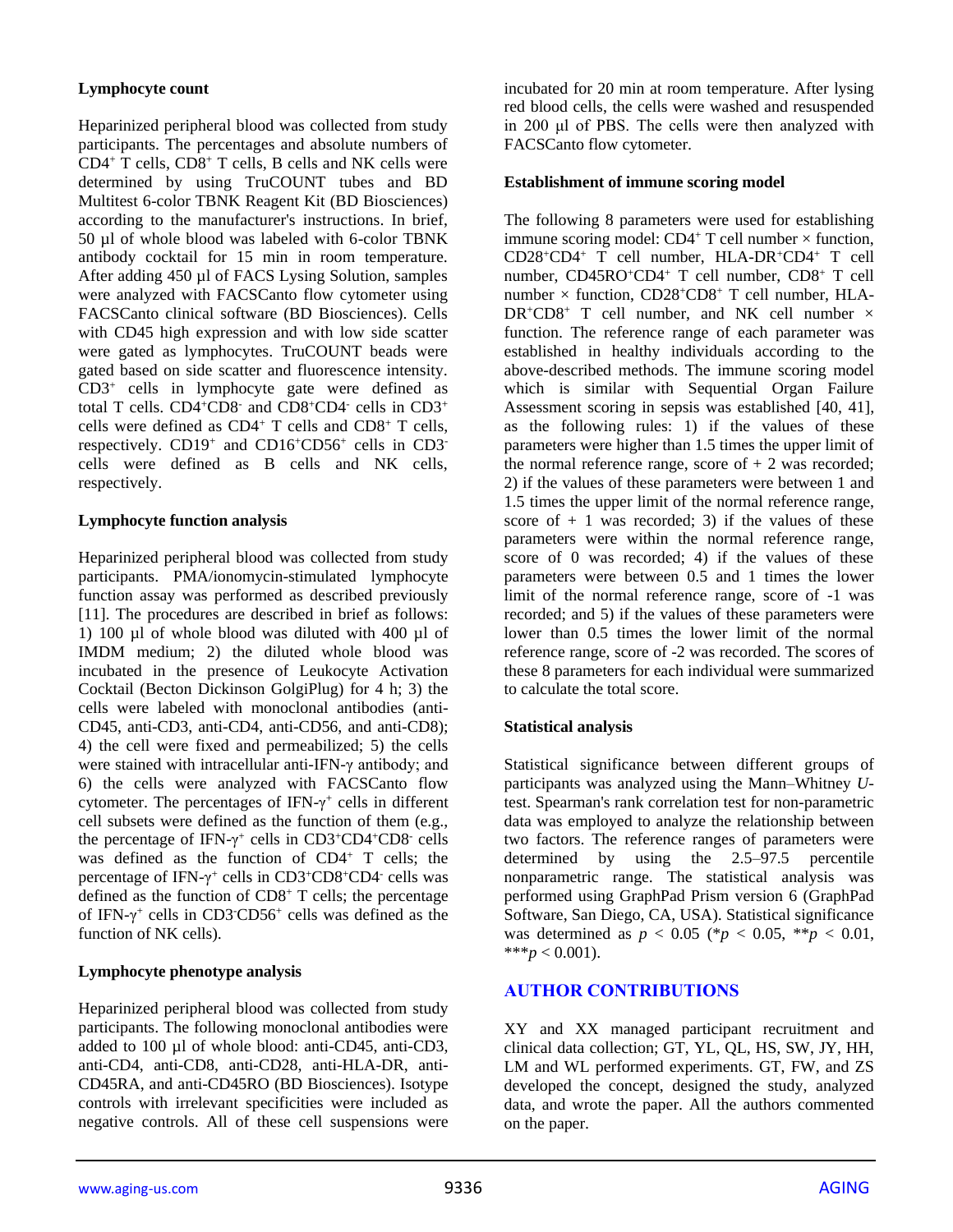#### **ACKNOWLEDGMENTS**

We would like to acknowledge the blood donors for their participation in this study.

#### **CONFLICTS OF INTEREST**

The authors declare that they have no conflicts of interest.

#### **FUNDING**

This work was supported by research grants from the National Mega Project on Major Infectious Disease Prevention (2017ZX10103005-007), the National Natural Science Foundation of China (81401639), and the Department of Science and Technology of Hubei State (2017ACA096).

#### **REFERENCES**

- 1. Salazar N, Arboleya S, Fernández-Navarro T, de Los Reyes-Gavilán CG, Gonzalez S, Gueimonde M. Age-Associated Changes in Gut Microbiota and Dietary Components Related with the Immune System in Adulthood and Old Age: A Cross-Sectional Study. Nutrients. 2019; 11:E1765. <https://doi.org/10.3390/nu11081765> PMID[:31370376](https://www.ncbi.nlm.nih.gov/pubmed/31370376)
- 2. Brestoff JR, Artis D. Commensal bacteria at the interface of host metabolism and the immune system. Nat Immunol. 2013; 14:676–84. <https://doi.org/10.1038/ni.2640> PMID[:23778795](https://www.ncbi.nlm.nih.gov/pubmed/23778795)
- 3. Amankulor NM, Kim Y, Arora S, Kargl J, Szulzewsky F, Hanke M, Margineantu DH, Rao A, Bolouri H, Delrow J, Hockenbery D, Houghton AM, Holland EC. Mutant IDH1 regulates the tumor-associated immune system in gliomas. Genes Dev. 2017; 31:774–86. <https://doi.org/10.1101/gad.294991.116> PMID[:28465358](https://www.ncbi.nlm.nih.gov/pubmed/28465358)
- 4. Hross S, Hasenauer J. Analysis of CFSE time-series data using division-, age- and label-structured population models. Bioinformatics. 2016; 32:2321–29. <https://doi.org/10.1093/bioinformatics/btw131> PMID[:27153577](https://www.ncbi.nlm.nih.gov/pubmed/27153577)
- 5. Lašťovička J, Rataj M, Bartůňková J. Assessment of lymphocyte proliferation for diagnostic purpose: comparison of CFSE staining, Ki-67 expression and  ${}^{3}$ Hthymidine incorporation. Hum Immunol. 2016; 77:1215–22.

<https://doi.org/10.1016/j.humimm.2016.08.012> PMID[:27562802](https://www.ncbi.nlm.nih.gov/pubmed/27562802)

- 6. Bocharov G, Luzyanina T, Cupovic J, Ludewig B. Asymmetry of Cell Division in CFSE-Based Lymphocyte Proliferation Analysis. Front Immunol. 2013; 4:264. <https://doi.org/10.3389/fimmu.2013.00264> PMI[D:24032033](https://www.ncbi.nlm.nih.gov/pubmed/24032033)
- 7. Guo Q, Zhang Z, Zhao P, Zou S, Li L, Li N, Sun W, Wei X, Hou L, Yang Z, Gao D. Bispecific antibody activated T cells: A newly developed T cells with enhanced proliferation ability and cytotoxicity. Immunol Lett. 2020; 220:79–87. <https://doi.org/10.1016/j.imlet.2019.12.010> PMI[D:31901377](https://www.ncbi.nlm.nih.gov/pubmed/31901377)
- 8. Cibrián D, Sánchez-Madrid F. CD69: from activation marker to metabolic gatekeeper. Eur J Immunol. 2017; 47:946–53.

<https://doi.org/10.1002/eji.201646837> PMI[D:28475283](https://www.ncbi.nlm.nih.gov/pubmed/28475283)

- 9. Welter A, Sundararaman S, Li R, Zhang T, Karulin AY, Lehmann A, Naeem V, Roen DR, Kuerten S, Lehmann PV. High-Throughput GLP-Capable Target Cell Visualization Assay for Measuring Cell-Mediated Cytotoxicity. Cells. 2018; 7:E35. <https://doi.org/10.3390/cells7050035> PMID[:29695103](https://www.ncbi.nlm.nih.gov/pubmed/29695103)
- 10. Zhou J, Hu M, Li J, Liu Y, Luo J, Zhang L, Lu X, Zuo D, Chen Z. Mannan-Binding Lectin Regulates Inflammatory Cytokine Production, Proliferation, and Cytotoxicity of Human Peripheral Natural Killer Cells. Mediators Inflamm. 2019; 2019:6738286. <https://doi.org/10.1155/2019/6738286> PMI[D:31915415](https://www.ncbi.nlm.nih.gov/pubmed/31915415)
- 11. Hou H, Zhou Y, Yu J, Mao L, Bosco MJ, Wang J, Lu Y, Mao L, Wu X, Wang F, Sun Z. Establishment of the Reference Intervals of Lymphocyte Function in Healthy Adults Based on IFN-γ Secretion Assay upon Phorbol-12-Myristate-13-Acetate/Ionomycin Stimulation. Front Immunol. 2018; 9:172. <https://doi.org/10.3389/fimmu.2018.00172> PMI[D:29467761](https://www.ncbi.nlm.nih.gov/pubmed/29467761)
- 12. Qin L, Jing X, Qiu Z, Cao W, Jiao Y, Routy JP, Li T. Aging of immune system: immune signature from peripheral blood lymphocyte subsets in 1068 healthy adults. Aging (Albany NY). 2016; 8:848–59. <https://doi.org/10.18632/aging.100894>

PMI[D:26886066](https://www.ncbi.nlm.nih.gov/pubmed/26886066)

13. Ding Y, Zhou L, Xia Y, Wang W, Wang Y, Li L, Qi Z, Zhong L, Sun J, Tang W, Liang F, Xiao H, Qin T, et al. Reference values for peripheral blood lymphocyte subsets of healthy children in China. J Allergy Clin Immunol. 2018; 142:970–973.e8.

<https://doi.org/10.1016/j.jaci.2018.04.022> PMI[D:29746882](https://www.ncbi.nlm.nih.gov/pubmed/29746882)

14. Muggen AF, de Jong M, Wolvers-Tettero IL, Kallemeijn MJ, Teodósio C, Darzentas N, Stadhouders R, IJspeert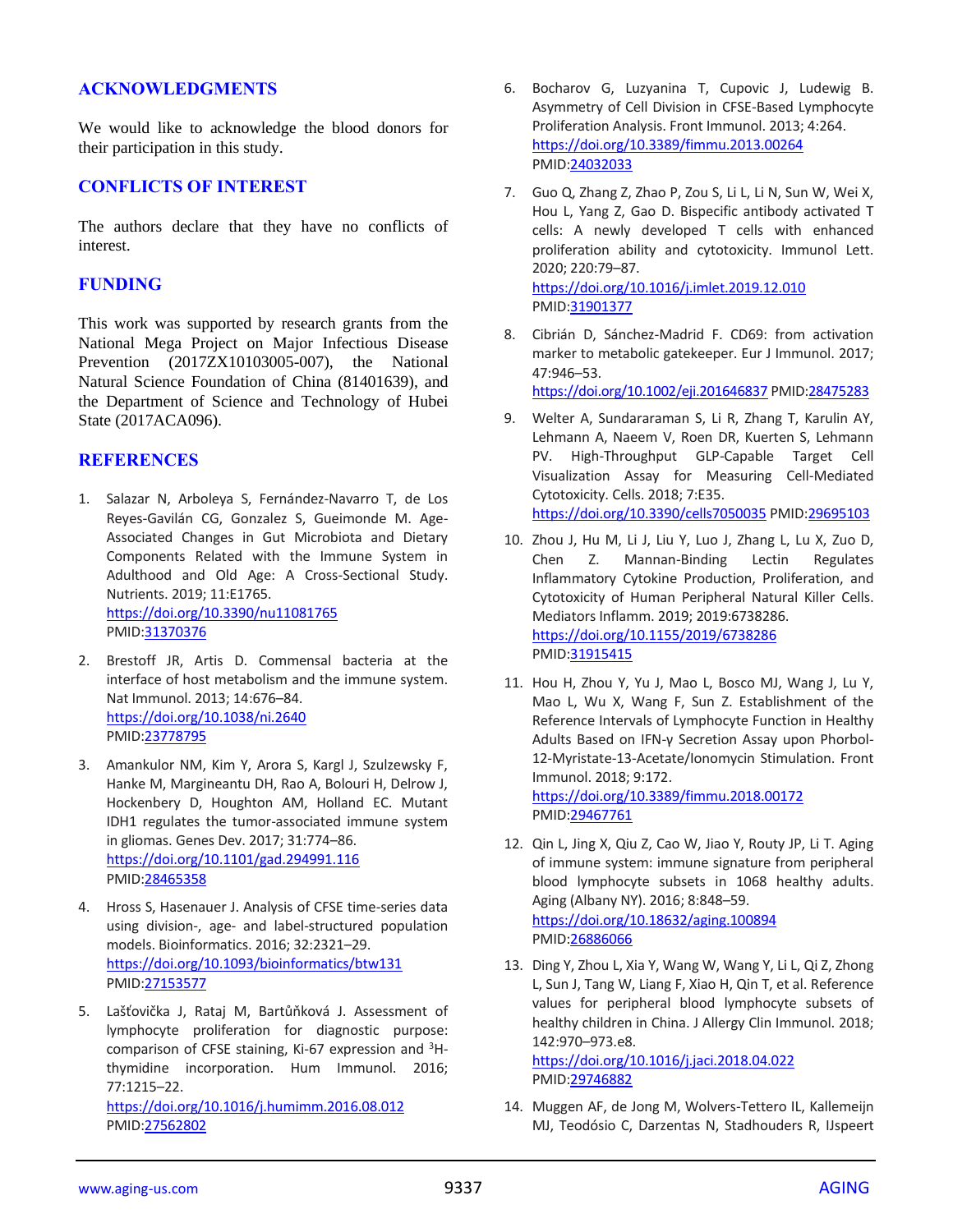H, van der Burg M, van IJcken WF, Verhaar JA, Abdulahad WH, Brouwer E, et al. The presence of CLLassociated stereotypic B cell receptors in the normal BCR repertoire from healthy individuals increases with age. Immun Ageing. 2019; 16:22. <https://doi.org/10.1186/s12979-019-0163-x> PMID[:31485252](https://www.ncbi.nlm.nih.gov/pubmed/31485252)

- 15. Johnson JL, Scholz JL, Marshak-Rothstein A, Cancro MP. Molecular pattern recognition in peripheral B cell tolerance: lessons from age-associated B cells. Curr Opin Immunol. 2019; 61:33–38. <https://doi.org/10.1016/j.coi.2019.07.008> PMID[:31446338](https://www.ncbi.nlm.nih.gov/pubmed/31446338)
- 16. Blanco E, Pérez-Andrés M, Arriba-Méndez S, Contreras-Sanfeliciano T, Criado I, Pelak O, Serra-Caetano A, Romero A, Puig N, Remesal A, Torres Canizales J, López-Granados E, Kalina T, Sousa AE, van Zelm M, van der Burg M, van Dongen JJM, Orfao A; EuroFlow PID group. Age-associated distribution of normal B-cell and plasma cell subsets in peripheral blood. J Allergy Clin Immunol. 2018; 141:2208–19.e16. <https://doi.org/10.1016/j.jaci.2018.02.017> PMID[:29505809](https://www.ncbi.nlm.nih.gov/pubmed/29505809)
- 17. Terrén I, Orrantia A, Vitallé J, Zenarruzabeitia O, Borrego F. CFSE dilution to study human T and NK cell proliferation in vitro. Methods Enzymol. 2020; 631:239–55. <https://doi.org/10.1016/bs.mie.2019.05.020> PMID[:31948550](https://www.ncbi.nlm.nih.gov/pubmed/31948550)
- 18. Dons'koi BV, Chernyshov VP, Osypchuk DV. Measurement of NK activity in whole blood by the CD69 up-regulation after co-incubation with K562, comparison with NK cytotoxicity assays and CD107a degranulation assay. J Immunol Methods. 2011; 372:187–95.

<https://doi.org/10.1016/j.jim.2011.07.016> PMID[:21839083](https://www.ncbi.nlm.nih.gov/pubmed/21839083)

19. Lorenzo-Herrero S, Sordo-Bahamonde C, Gonzalez S, López-Soto A. CD107a Degranulation Assay to Evaluate Immune Cell Antitumor Activity. Methods Mol Biol. 2019; 1884:119–30. [https://doi.org/10.1007/978-1-4939-8885-3\\_7](https://doi.org/10.1007/978-1-4939-8885-3_7)

PMID[:30465198](https://www.ncbi.nlm.nih.gov/pubmed/30465198)

- 20. Le Garff-Tavernier M, Béziat V, Decocq J, Siguret V, Gandjbakhch F, Pautas E, Debré P, Merle-Beral H, Vieillard V. Human NK cells display major phenotypic and functional changes over the life span. Aging Cell. 2010; 9:527–35. <https://doi.org/10.1111/j.1474-9726.2010.00584.x> PMID[:20477761](https://www.ncbi.nlm.nih.gov/pubmed/20477761)
- 21. Zakiryanova GK, Kustova E, Urazalieva NT, Baimuchametov ET, Nakisbekov NN, Shurin MR. Abnormal Expression of c-Myc Oncogene in NK Cells in

Patients with Cancer. Int J Mol Sci. 2019; 20:E756. <https://doi.org/10.3390/ijms20030756> PMI[D:30754645](https://www.ncbi.nlm.nih.gov/pubmed/30754645)

- 22. Sun JC, Lanier LL. Is There Natural Killer Cell Memory and Can It Be Harnessed by Vaccination? NK Cell Memory and Immunization Strategies against Infectious Diseases and Cancer. Cold Spring Harb Perspect Biol. 2018; 10:a029538. <https://doi.org/10.1101/cshperspect.a029538> PMI[D:29254979](https://www.ncbi.nlm.nih.gov/pubmed/29254979)
- 23. Peng H, Tian Z. Natural Killer Cell Memory: progress and Implications. Front Immunol. 2017; 8:1143. <https://doi.org/10.3389/fimmu.2017.01143> PMI[D:28955346](https://www.ncbi.nlm.nih.gov/pubmed/28955346)
- 24. Lukas Yani S, Keller M, Melzer FL, Weinberger B, Pangrazzi L, Sopper S, Trieb K, Lobina M, Orrù V, Fiorillo E, Cucca F, Grubeck-Loebenstein B. CD8<sup>+</sup>HLADR<sup>+</sup> Regulatory T Cells Change With Aging: They Increase in Number, but Lose Checkpoint Inhibitory Molecules and Suppressive Function. Front Immunol. 2018; 9:1201. <https://doi.org/10.3389/fimmu.2018.01201> PMI[D:29915580](https://www.ncbi.nlm.nih.gov/pubmed/29915580)
- 25. Lins L, Farias É, Brites-Alves C, Torres A, Netto EM, Brites C. Increased expression of CD38 and HLADR in HIV-infected patients with oral lesion. J Med Virol. 2017; 89:1782–87. <https://doi.org/10.1002/jmv.24852> PMID[:28500735](https://www.ncbi.nlm.nih.gov/pubmed/28500735)
- 26. Vallejo AN. CD28 extinction in human T cells: altered functions and the program of T-cell senescence. Immunol Rev. 2005; 205:158–69. <https://doi.org/10.1111/j.0105-2896.2005.00256.x> PMI[D:15882352](https://www.ncbi.nlm.nih.gov/pubmed/15882352)
- 27. Hang J, Huang J, Zhou S, Wu L, Zhu Y, Zhu L, Zhou H, Xu K, Jiang H, Yang X. The clinical implication of CD45RA<sup>+</sup> naïve T cells and CD45RO<sup>+</sup> memory T cells in advanced pancreatic cancer: a proxy for tumor biology and outcome prediction. Cancer Med. 2019; 8:1326–35. <https://doi.org/10.1002/cam4.1988> PMI[D:30767430](https://www.ncbi.nlm.nih.gov/pubmed/30767430)
- 28. Waaijer ME, Goldeck D, Gunn DA, van Heemst D, Westendorp RG, Pawelec G, Maier AB. Are skin senescence and immunosenescence linked within individuals? Aging Cell. 2019; 18:e12956. <https://doi.org/10.1111/acel.12956> PMI[D:31062498](https://www.ncbi.nlm.nih.gov/pubmed/31062498)
- 29. Rozanski CH, Arens R, Carlson LM, Nair J, Boise LH, Chanan-Khan AA, Schoenberger SP, Lee KP. Sustained antibody responses depend on CD28 function in bone marrow-resident plasma cells. J Exp Med. 2011; 208:1435–46.

<https://doi.org/10.1084/jem.20110040> PMI[D:21690252](https://www.ncbi.nlm.nih.gov/pubmed/21690252)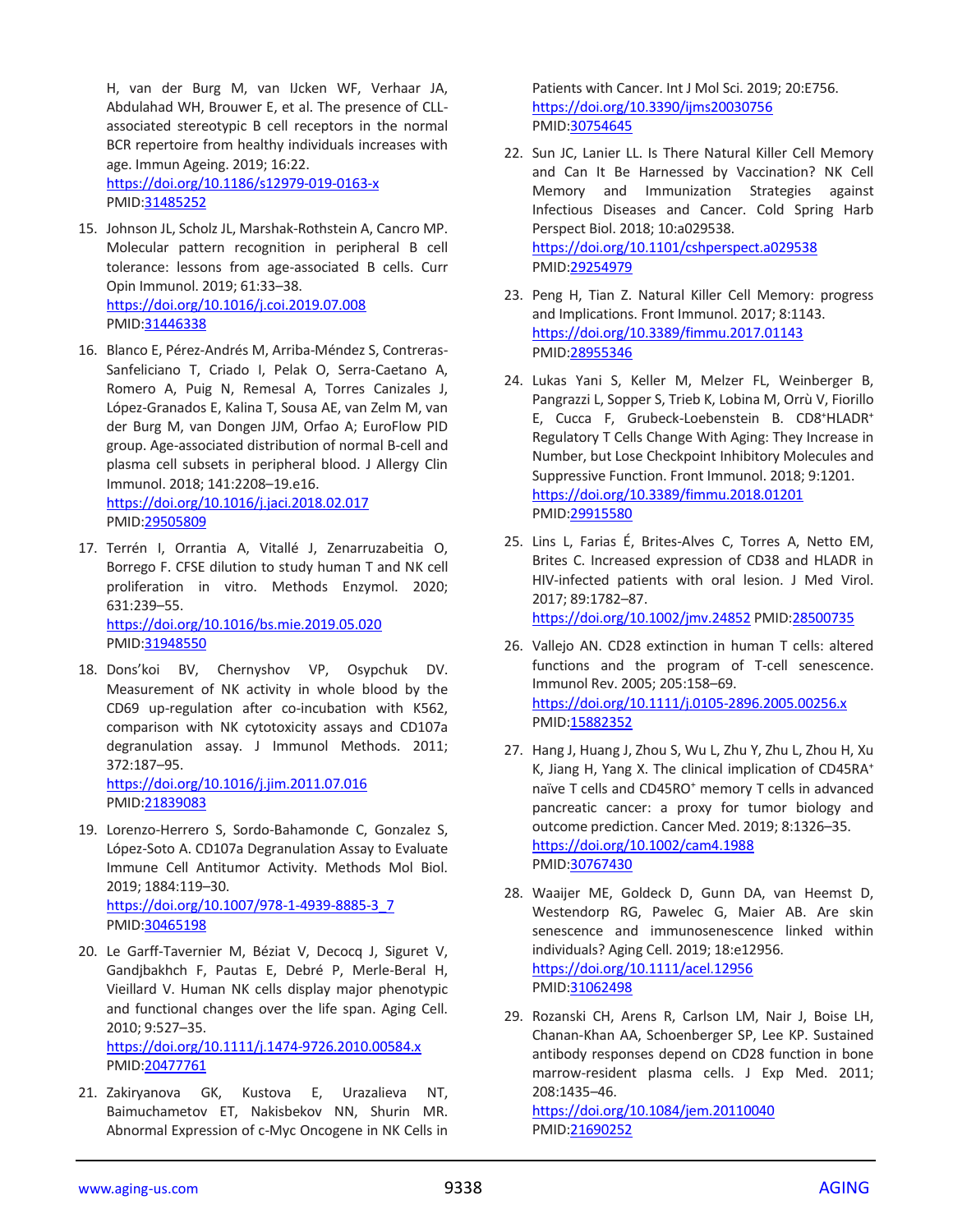- 30. von Kutzleben S, Pryce G, Giovannoni G, Baker D. Depletion of CD52-positive cells inhibits the development of central nervous system autoimmune disease, but deletes an immune-tolerance promoting CD8 T-cell population. Implications for secondary autoimmunity of alemtuzumab in multiple sclerosis. Immunology. 2017; 150:444–55. <https://doi.org/10.1111/imm.12696> PMID[:27925187](https://www.ncbi.nlm.nih.gov/pubmed/27925187)
- 31. Chandwani J, Vyas N, Hooja S, Sharma B, Maheshwari R. Mycological Profile of Sputum of HIV Positive Patients with Lower Respiratory Tract Infection and its Correlation with CD4+ T Lymphocyte Count. J Clin Diagn Res. 2016; 10:DC28–31. <https://doi.org/10.7860/JCDR/2016/21601.8585> PMID[:27790435](https://www.ncbi.nlm.nih.gov/pubmed/27790435)
- 32. Mohd Nor F, Tan LH, Na SL, Ng KP. Meningitis Caused by Rhodotorula mucilaginosa in HIV-Infected Patient: A Case Report and Review of the Literature. Mycopathologia. 2015; 180:95–98. <https://doi.org/10.1007/s11046-015-9879-0> PMID[:25739670](https://www.ncbi.nlm.nih.gov/pubmed/25739670)
- 33. Telles JP, de Andrade Perez M, Marcusso R, Correa K, Teixeira RF, Tobias WM. Hemophagocytic syndrome in patients living with HIV: a retrospective study. Ann Hematol. 2019; 98:67–72. <https://doi.org/10.1007/s00277-018-3500-9> PMID[:30255313](https://www.ncbi.nlm.nih.gov/pubmed/30255313)
- 34. Hazra I, Sk Md OF, Datta A, Mondal S, Moitra S, Singh MK, Chaudhuri S, Das PK, Basu AK, Dhar I, Basu N, Chaudhuri S. T11TS immunotherapy augments microglial and lymphocyte protective immune responses against Cryptococcus neoformans in the brain. Scand J Immunol. 2019; 89:e12733. <https://doi.org/10.1111/sji.12733> PMID[:30450625](https://www.ncbi.nlm.nih.gov/pubmed/30450625)
- 35. Avino LJ, Naylor SM, Roecker AM. Pneumocystis jirovecii Pneumonia in the Non-HIV-Infected Population. Ann Pharmacother. 2016; 50:673–79. <https://doi.org/10.1177/1060028016650107> PMID[:27242349](https://www.ncbi.nlm.nih.gov/pubmed/27242349)
- 36. Oltolini C, Ripa M, Andolina A, Brioschi E, Cilla M, Petrella G, Gregorc V, Castiglioni B, Tassan Din C, Scarpellini P. Invasive Pulmonary Aspergillosis Complicated by Carbapenem-Resistant Pseudomonas aeruginosa Infection During Pembrolizumab

Immunotherapy for Metastatic Lung Adenocarcinoma: Case Report and Review of the Literature. Mycopathologia. 2019; 184:181–85. <https://doi.org/10.1007/s11046-018-0291-4> PMI[D:30101407](https://www.ncbi.nlm.nih.gov/pubmed/30101407)

37. Castelblanco E, Hernández M, Castelblanco A, Gratacòs M, Esquerda A, Molló À, Ramírez-Morros A, Real J, Franch-Nadal J, Fernández-Real JM, Mauricio D. Lowgrade Inflammatory Marker Profile May Help to Differentiate Patients With LADA, Classic Adult-Onset Type 1 Diabetes, and Type 2 Diabetes. Diabetes Care. 2018; 41:862–68. <https://doi.org/10.2337/dc17-1662>

PMI[D:29358494](https://www.ncbi.nlm.nih.gov/pubmed/29358494)

- 38. Qiu X, Song Y, Cui Y, Liu Y. Increased neutrophillymphocyte ratio independently predicts poor survival in non-metastatic triple-negative breast cancer patients. IUBMB Life. 2018; 70:529–35. <https://doi.org/10.1002/iub.1745> PMI[D:29707892](https://www.ncbi.nlm.nih.gov/pubmed/29707892)
- 39. Qiu J, Zhou F, Li X, Zhang S, Chen Z, Xu Z, Lu G, Zhu Z, Ding N, Lou J, Ye Z, Qian Q. Changes and Clinical Significance of Detailed Peripheral Lymphocyte Subsets in Evaluating the Immunity for Cancer Patients. Cancer Manag Res. 2020; 12:209–19. <https://doi.org/10.2147/CMAR.S221586> PMI[D:32021437](https://www.ncbi.nlm.nih.gov/pubmed/32021437)
- 40. Vincent JL, Moreno R, Takala J, Willatts S, De Mendonça A, Bruining H, Reinhart CK, Suter PM, Thijs LG. The SOFA (Sepsis-related Organ Failure Assessment) score to describe organ dysfunction/failure. On behalf of the Working Group on Sepsis-Related Problems of the European Society of Intensive Care Medicine. Intensive Care Med. 1996; 22:707–10.

<https://doi.org/10.1007/BF01709751> PMI[D:8844239](https://www.ncbi.nlm.nih.gov/pubmed/8844239)

41. Schlapbach LJ, Straney L, Bellomo R, MacLaren G, Pilcher D. Prognostic accuracy of age-adapted SOFA, SIRS, PELOD-2, and qSOFA for in-hospital mortality among children with suspected infection admitted to the intensive care unit. Intensive Care Med. 2018; 44:179–88.

<https://doi.org/10.1007/s00134-017-5021-8> PMI[D:29256116](https://www.ncbi.nlm.nih.gov/pubmed/29256116)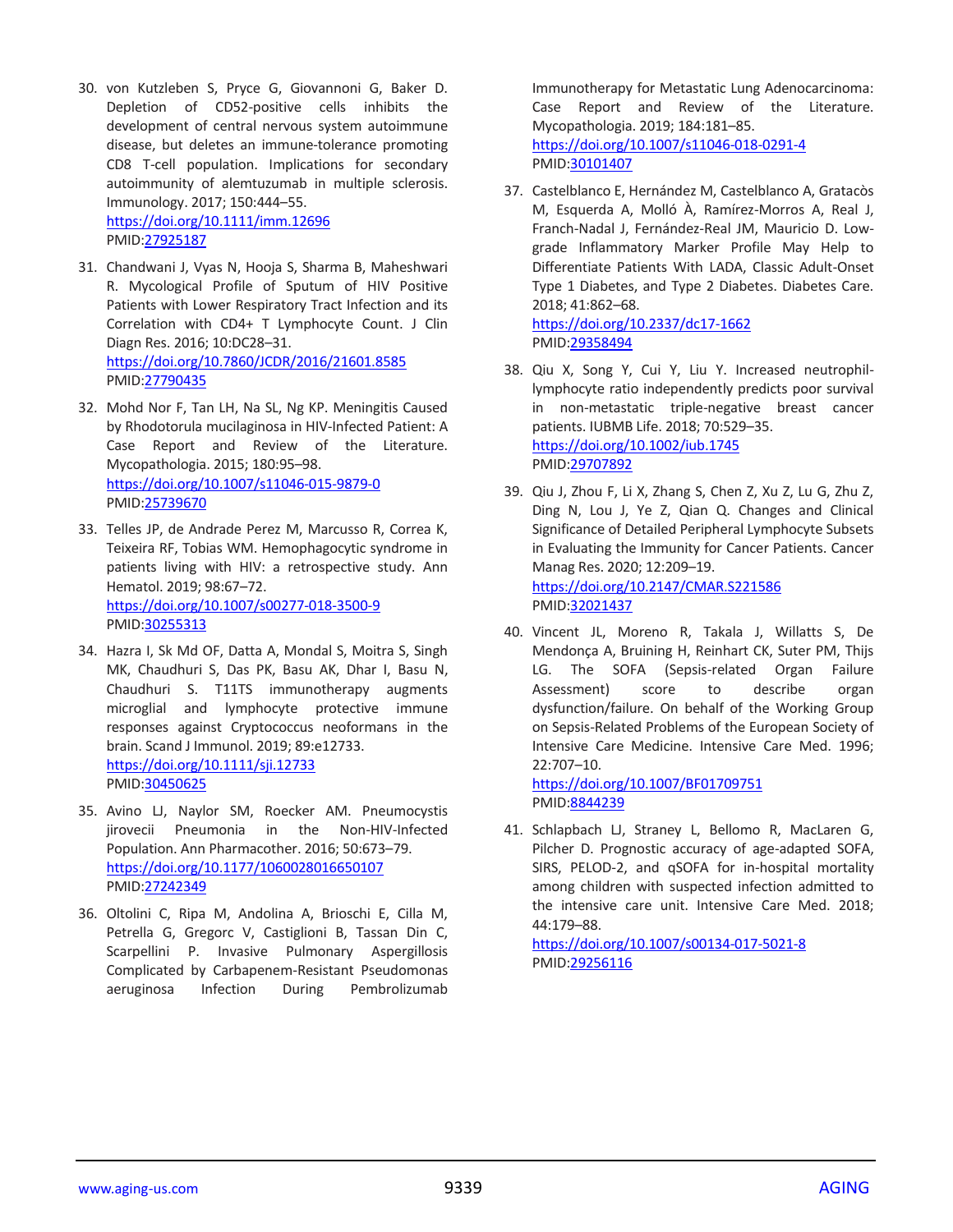## **SUPPLEMENTARY MATERIALS**

## **Supplementary Figure**



**Supplementary Figure 1. The score distribution of the immune scoring model (based on combination of lymphocyte number and function) in patients with hyperimmune and hypoimmune status.**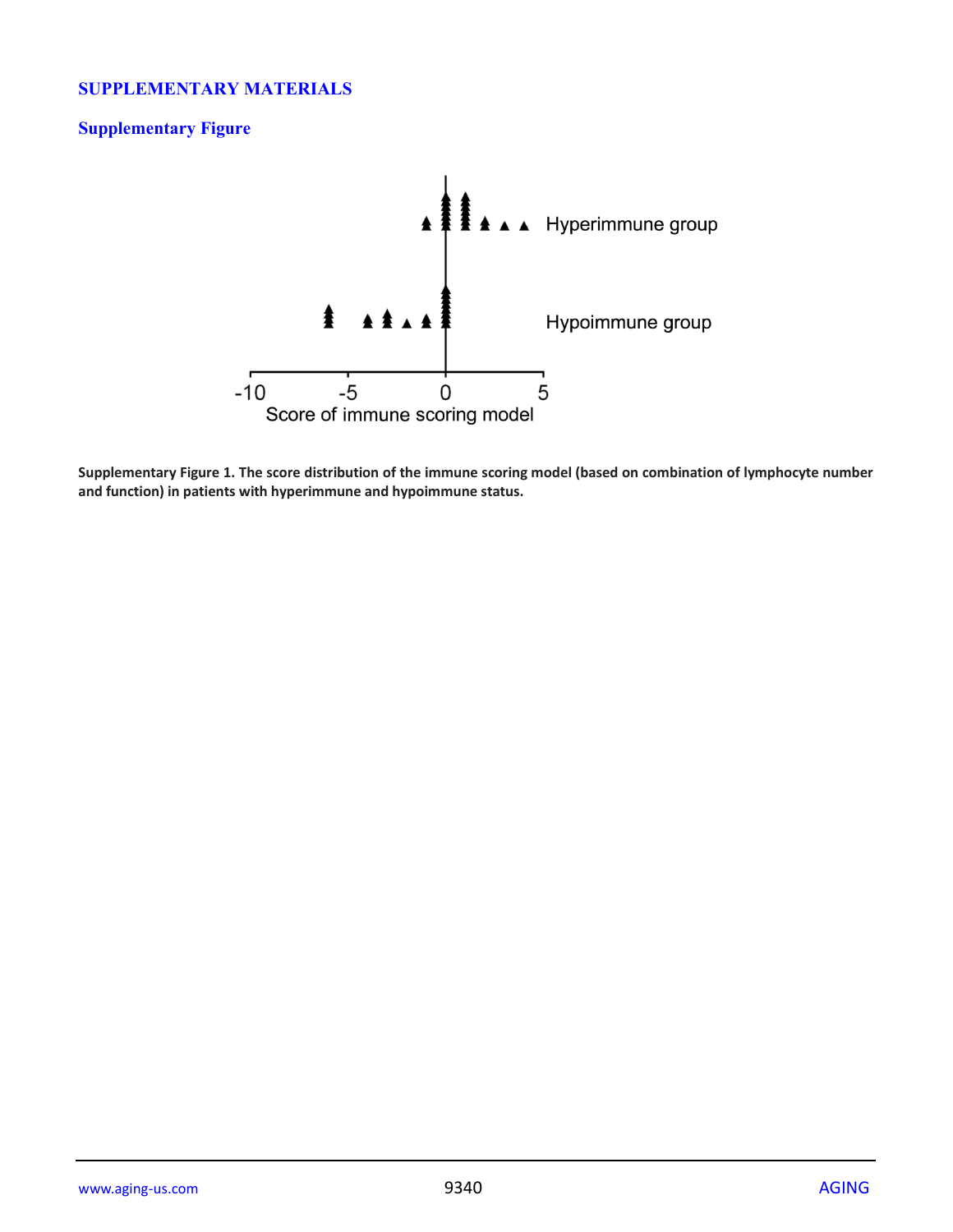## **Supplementary Tables**

| <b>Parameters</b> |                    | All<br>$N = 261$  | <b>Children</b><br>$N=47$ | <b>Adolescents</b><br>$N=72$ | <b>Adults</b><br>$N=90$ | <b>Elders</b><br>$N=52$ | p       |
|-------------------|--------------------|-------------------|---------------------------|------------------------------|-------------------------|-------------------------|---------|
|                   | $Mean \pm SD$      | $33.68 \pm 26.63$ | $3.81 \pm 1.04$           | $10.81 \pm 3.74$             | $46 \pm 13.79$          | $71.04 \pm 4.39$        |         |
| Age               | (Range)            | $(1-82)$          | $(1-5)$                   | $(6-18)$                     | $(18-65)$               | $(66-82)$               |         |
| Sex               | Male: Female       | 168:93            | 35:12                     | 52:20                        | 53:37                   | 28:24                   |         |
| T cell number     | $Mean+SD$          | $1559 \pm 688$    | $2378 \pm 733$            | $1845 \pm 515$               | $1173 \pm 363$          | $1092 \pm 314$          | < 0.001 |
|                   | $(2.5\% - 97.5\%)$ | $(612-3313)$      | $(1214 - 3832)$           | $(1077-3035)$                | $(681-2021)$            | $(589-1712)$            |         |
|                   | $Mean+SD$          | $66.71 \pm 7.81$  | $67.68 \pm 6.24$          | $69.19 \pm 5.5.98$           | $67.62 + 7.28$          | $60.82 + 9.18$          | < 0.001 |
| T cells $(\%)$    | $(2.5\% - 97.5\%)$ | $(47.74 - 80.22)$ | $(56.62 - 78.24)$         | $(57.84 - 80.08)$            | $(51.55 - 81.59)$       | $(44.50 - 76.68)$       |         |
|                   | $Mean+SD$          | $14.44 \pm 6.29$  | $20.45 \pm 6.2$           | $17.18 + 4.69$               | $10.65 \pm 3.69$        | $11.76 \pm 5.9$         |         |
| B cells $(\%)$    | $(2.5\% - 97.5\%)$ | $(4.5-29.32)$     | $(10.33 - 34.30)$         | $(9.71 - 26.50)$             | $(3.83 - 17.60)$        | $(4.33 - 26.47)$        | < 0.001 |
|                   | $Mean \pm SD$      | $17.93 \pm 9.85$  | $10.69 + 5.95$            | $12.71 \pm 6.57$             | $20.9 + 7.42$           | $26.54 \pm 11.22$       |         |
| $NK$ cells $(\%)$ | $(2.5\% - 97.5\%)$ | $(3.99 - 40.72)$  | $(3.51 - 21.51)$          | $(3.92 - 26.58)$             | $(9.6 - 37.97)$         | $(8.73 - 47.73)$        | < 0.001 |
| $CD4^+$ T cells   | $Mean \pm SD$      | $36.39 \pm 6.9$   | $36.13\pm 6$              | $34.92 \pm 6.18$             | $37.56 \pm 7.32$        | $36.61 \pm 7.45$        |         |
| (% )              | $(2.5\% - 97.5\%)$ | $(23.18-49.33)$   | $(25.56 - 45.85)$         | $(23.59-49.08)$              | $(24.82 - 51.33)$       | $(22.27-49.13)$         | < 0.05  |
| $CD8+$ T cells    | $Mean+SD$          | $24.33 \pm 6.71$  | $24.77 + 5.05$            | $27.18 \pm 5.55$             | $24.45 + 6.63$          | $19.78 + 7.22$          |         |
| (% )              | $(2.5\% - 97.5\%)$ | $(11.72 - 38.46)$ | $(16.69 - 33.93)$         | $(18.31 - 38.41)$            | $(13.88 - 38.73)$       | $(8.16 - 35.13)$        | < 0.001 |

**Supplementary Table 1. Reference ranges of the percentages of T cells, B cells, and NK cells in different age groups.**

SD: standard deviation. P means association between different parameters and age in all participants by using Spearman's rank correlation test.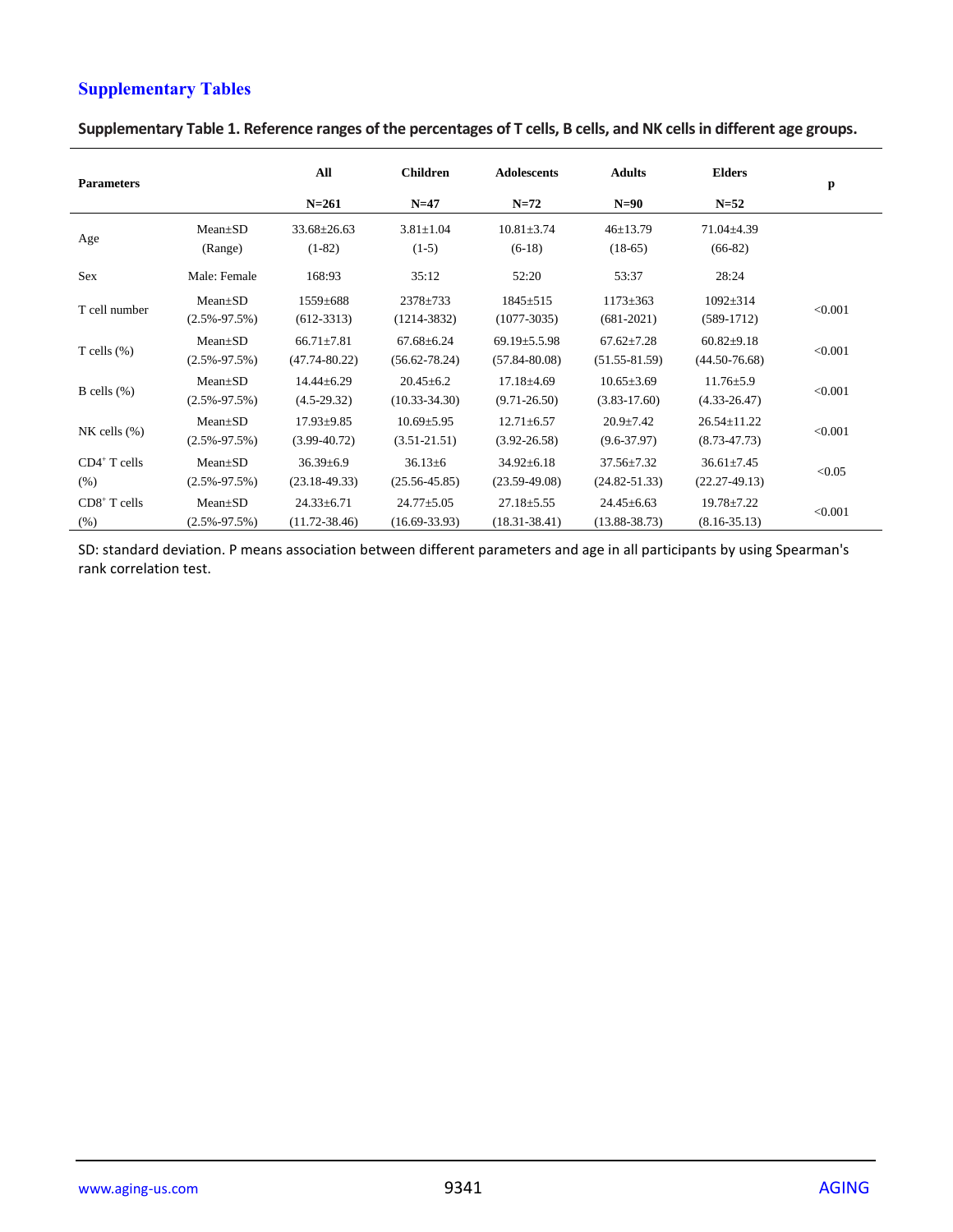|                                                         |                                     | all                                    | <b>Male</b>                            | Female                                 |              |
|---------------------------------------------------------|-------------------------------------|----------------------------------------|----------------------------------------|----------------------------------------|--------------|
| <b>Parameters</b>                                       |                                     | $N = 261$                              | $N = 168$                              | $N=93$                                 | $\mathbf{p}$ |
| T cell number                                           | Mean±SD<br>$(2.5\% - 97.5\%)$       | 1559±688<br>$(729-2946)$               | 1589±670<br>$(612-3056)$               | $1505 \pm 715$<br>$(651-3357)$         | >0.05        |
| T cells $(\%)$                                          | Mean±SD<br>$(2.5\% - 97.5\%)$       | $66.71 \pm 7.81$<br>$(51.28 - 77.92)$  | $66.09 \pm 7.92$<br>$(47.19 - 78.47)$  | $67.83 \pm 7.49$<br>$(52.36 - 82.46)$  | >0.05        |
| $CD4+$ T cells $(\% )$                                  | Mean±SD<br>$(2.5\% - 97.5\%)$       | $36.39 \pm 6.9$<br>$(25.36 - 47.92)$   | $35.13 \pm 6.74$<br>$(23.68 - 48.73)$  | $38.65 \pm 6.62$<br>$(23.93 - 50.45)$  | < 0.001      |
| $CD4+T$ cell number                                     | Mean±SD<br>$(2.5\% - 97.5\%)$       | 836±355<br>$(391-1598)$                | 830±339<br>$(373-1688)$                | 847±383<br>$(379-1892)$                | >0.05        |
| $CD8^+$ T cells $(\% )$                                 | Mean±SD<br>$(2.5\% - 97.5\%)$       | $24.33 \pm 6.71$<br>$(13.85 - 35.67)$  | $24.81 \pm 6.82$<br>$(11.71 - 38.94)$  | $23.45 \pm 6.41$<br>$(12.63 - 35.65)$  | >0.05        |
| CD8+ T cell number                                      | Mean±SD<br>$(2.5\% - 97.5\%)$       | 576±310<br>$(190-1132)$                | $604 \pm 306$<br>$(153-1442)$          | $527 \pm 310$<br>$(183-1391)$          | >0.05        |
| B cells $(\% )$                                         | Mean±SD<br>$(2.5\% - 97.5\%)$       | $14.44 \pm 6.29$<br>$(5.94 - 25.43)$   | $14.65 \pm 6.44$<br>$(4.36-30.69)$     | $14.06 \pm 6.00$<br>$(5.57 - 27.63)$   | >0.05        |
| B cell number                                           | Mean±SD<br>$(2.5\% - 97.5\%)$       | 358±252<br>$(83-867)$                  | 369±237<br>$(72-908)$                  | $337+276$<br>$(76-1143)$               | >0.05        |
| $NK$ cells $(\% )$                                      | Mean±SD<br>$(2.5\% - 97.5\%)$       | 17.93±9.85<br>$(5.16-36.6)$            | $18.32 \pm 10.39$<br>$(4.02 - 46.07)$  | $17.21 \pm 8.76$<br>$(4.11 - 33.29)$   | >0.05        |
| NK cell number                                          | Mean±SD<br>$(2.5\% - 97.5\%)$       | 383±219<br>$(125-851)$                 | $406 \pm 229$<br>$(105-943)$           | $343 \pm 191$<br>$(98-740)$            | < 0.05       |
| IFN- $\gamma$ <sup>+</sup> CD4 <sup>+</sup> cells (%)   | Mean±SD<br>$(2.5\% - 97.5\%)$       | $17.84 \pm 8.85$<br>$(6.27 - 34.22)$   | $16.74 \pm 8.37$<br>$(5.67 - 34.98)$   | $19.83 \pm 9.35$<br>$(5.07 - 38.36)$   | < 0.01       |
| IFN- $\gamma$ <sup>+</sup> CD8 <sup>+</sup> T cells (%) | Mean±SD<br>$(2.5\% - 97.5\%)$       | $46.25 \pm 22.43$<br>$(14.64 - 85.51)$ | 43.76±22.17<br>$(13.57 - 87.56)$       | 50.76±22.20<br>$(13.75 - 87.72)$       | < 0.05       |
| IFN- $\gamma$ <sup>+</sup> NK cells (%)                 | Mean±SD<br>$(2.5\% - 97.5\%)$       | $72.68 \pm 12.65$<br>$(49.96 - 89.57)$ | 72.57±12.26<br>$(44.91 - 90.71)$       | 72.87±13.34<br>$(42.97 - 90.87)$       | >0.05        |
| HLA-DR <sup>+</sup> T cells $(\% )$                     | Mean±SD<br>$(2.5\% - 97.5\%)$       | $16.23 \pm 7.54$<br>$(6.82 - 31.29)$   | $16.24 \pm 7.69$<br>$(6.06 - 34.44)$   | $16.21 \pm 7.24$<br>$(6.54 - 33.06)$   | >0.05        |
| $CD28+CD4+T$ cells(%)                                   | $Mean \pm SD$<br>$(2.5\% - 97.5\%)$ | 94.95±7.03<br>$(75.97-99.92)$          | $95.22 \pm 7.07$<br>$(72.25 - 99.97)$  | $94.44 \pm 6.94$<br>$(73.95-99.94)$    | >0.05        |
| HLA-DR <sup>+</sup> CD4 <sup>+</sup> T cells (%)        | $Mean \pm SD$<br>$(2.5\% - 97.5\%)$ | $14.33 \pm 7.45$<br>$(5.96-29.07)$     | $14.2 \pm 7.42$<br>$(5.87 - 30.90)$    | $14.57 \pm 7.50$<br>$(4.89 - 32.89)$   | >0.05        |
| $CD45RO+CD4+ T cells (%)$                               | Mean±SD<br>$(2.5\% - 97.5\%)$       | $50.89 \pm 18.88$<br>$(23.29 - 82.03)$ | 49.53±18.78<br>$(20.13 - 83.54)$       | 53.35±18.80<br>$(21.59 - 84.33)$       | >0.05        |
| CD45RA+CD4+ T cells (%)                                 | Mean±SD<br>$(2.5\% - 97.5\%)$       | $49.04 \pm 18.88$<br>$(11.53-79.42)$   | $50.43 \pm 18.75$<br>$(11.76 - 79.87)$ | $46.55 \pm 18.87$<br>$(15.67 - 78.42)$ | >0.05        |
| $CD28+CD8+T$ cells $(\%)$                               | Mean±SD<br>$(2.5\% - 97.5\%)$       | $62.06 \pm 17.3$<br>$(29.46 - 86.08)$  | $62.61 \pm 17.78$<br>$(26.39 - 89.32)$ | $61.08 \pm 16.34$<br>$(27.84 - 88.06)$ | >0.05        |
| $HLA-DR+CD8+T$ cells $(\%)$                             | Mean±SD<br>$(2.5\% - 97.5\%)$       | 34.93±17.12<br>$(12.47-66.36)$         | 34.75±17.24<br>$(9.89 - 72.99)$        | $35.24 \pm 16.90$<br>$(11.30 - 68.72)$ | >0.05        |

**Supplementary Table 2. Reference ranges of lymphocyte number, function, and phenotype in different gender groups.**

SD: standard deviation. P means association between different parameters and age in all participants by using Spearman's rank correlation test.